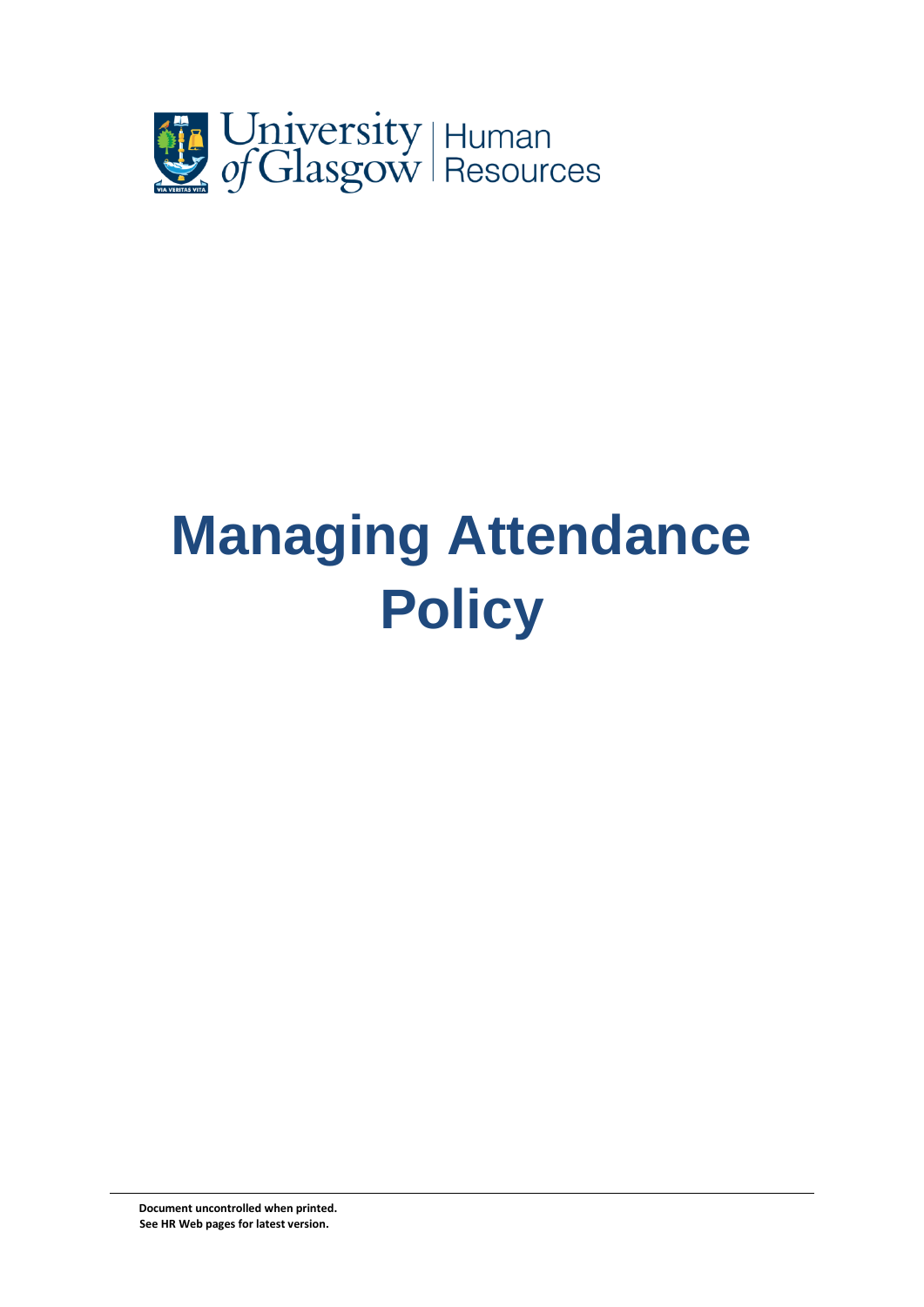

# **Managing Attendance Policy**

| 1              | Introduction                                            | 3              |
|----------------|---------------------------------------------------------|----------------|
| $\overline{2}$ | <b>Aims</b>                                             | 3              |
| 3              | <b>Scope</b>                                            | $\overline{4}$ |
| 4              | <b>Principles</b>                                       | $\overline{4}$ |
| 5              | <b>Roles and Responsibilities</b>                       | 5              |
| 6              | <b>Sickness Payment</b>                                 | $\overline{7}$ |
| 7              | <b>Absence Types</b>                                    | 8              |
| 8              | <b>Reporting Sickness Absence</b>                       | 8              |
| 9              | <b>Maintaining Contact During Absence</b>               | 9              |
| 10             | <b>Annual Leave During Sickness Absence</b>             | 10             |
| 11             | <b>Managing Short-Term/Frequent Absence</b>             | 11             |
| 12             | <b>Managing Long-Term/Ongoing Absence</b>               | 12             |
| 13             | Managing Mixed Absence Types (Short-Term and Long-Term) | 13             |
| 14             | <b>Work-Related Injury or Absence</b>                   | 14             |
| 15             | <b>Stress at Work</b>                                   | 14             |
| 16             | <b>Return to Work Discussions</b>                       | 15             |
| 17             | <b>Review Points</b>                                    | 15             |
| 18             | <b>Attendance Improvement Process</b>                   | 16             |
| 19             | <b>Informal Stage</b>                                   | 17             |
| 20             | <b>Formal Stages</b>                                    | 18             |
| 21             | Formal Stage 1 Hearing                                  | 18             |
| 22             | <b>Formal Stage 2 Hearing</b>                           | 18             |
| 23             | <b>Formal Capability Hearing</b>                        | 19             |
| 24             | <b>Capability Hearings</b>                              | 19             |
| 25             | <b>Appeals</b>                                          | 20             |
| 26             | Abuse of the Policy                                     | 22             |
| 27             | <b>Review</b>                                           | 22             |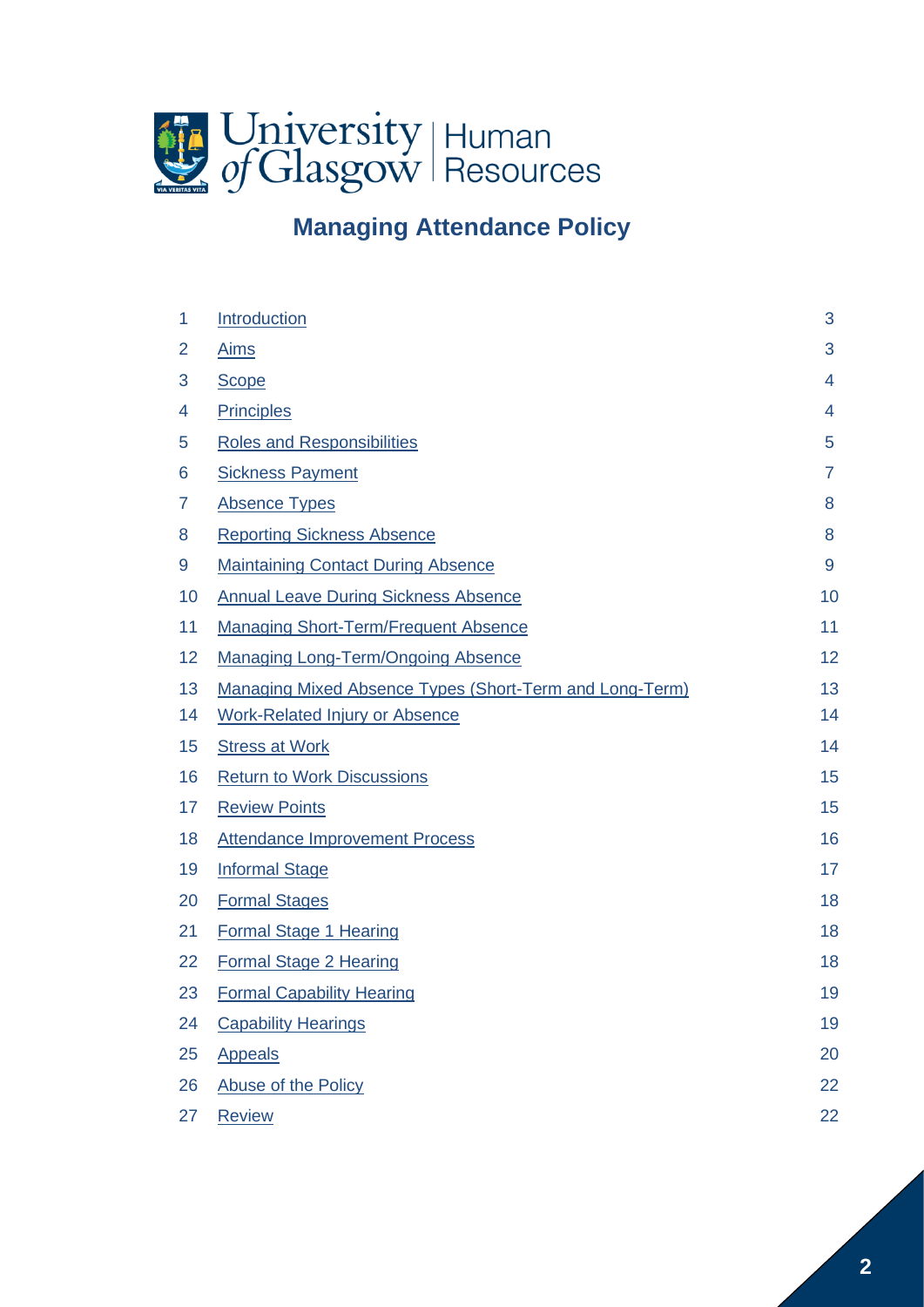#### <span id="page-2-0"></span>**1. Introduction**

- 1.1 The University of Glasgow places people at the heart of its strategy and is committed to the health, safety and wellbeing of all staff to ensure they are fully able to contribute to the University's success.
- 1.2 The University aims to achieve this through the provision of a safe and healthy working environment, supportive policies and procedures and the implementation of supportive measures when appropriate. The University will actively promote healthy working lives and employee wellbeing.
- 1.3 The University recognises that employees may be absent from work due to ill-health from time to time and acknowledges that absence not only has an effect on employees suffering from ill-health, but also on the overall performance of the University. It is therefore important that absence is managed effectively and that clear and supportive procedures are in place to support both employees and managers when required.
- 1.4 This policy has been designed to provide a consistent framework for the management of attendance and promotes open communication as the most effective tool to ensure that the working environment supports, as far as possible, attendance at work. It provides outline procedural guidance for managing attendance and specific guidance is available on key stages via the links provided. Notwithstanding this, the University recognises that sometimes, due to the nature of an individual absence case, the procedures as outlined in this policy may need to be adapted to the individual circumstances. In such cases it is expected that this will be done in a sensible manner and a pragmatic approach taken to ensure the appropriate management of the case. Advice may also be sought from your [local HR Team.](https://www.gla.ac.uk/myglasgow/humanresources/contact/)

#### <span id="page-2-1"></span>**2. Aims**

- 2.1 The aims of this policy are to:
	- Maximise the support provided to employees in order to assist them in attending work
	- Provide employees and managers with a consistent framework for reporting, recording and managing sickness absence
	- Encourage communication and dialogue around wellbeing and ill-health, in particular where this is either impacting on work, or being impacted by work
	- Identify employees who may require support to return to work and/or undertake their duties and identify any adjustments which may be required
	- Help prevent absences from occurring and/or help to facilitate a sustained return to work
	- **Ensure the University acts in a fair, reasonable and consistent manner when dealing** with sickness absence
	- Contribute to the promotion of a health and wellbeing culture within the University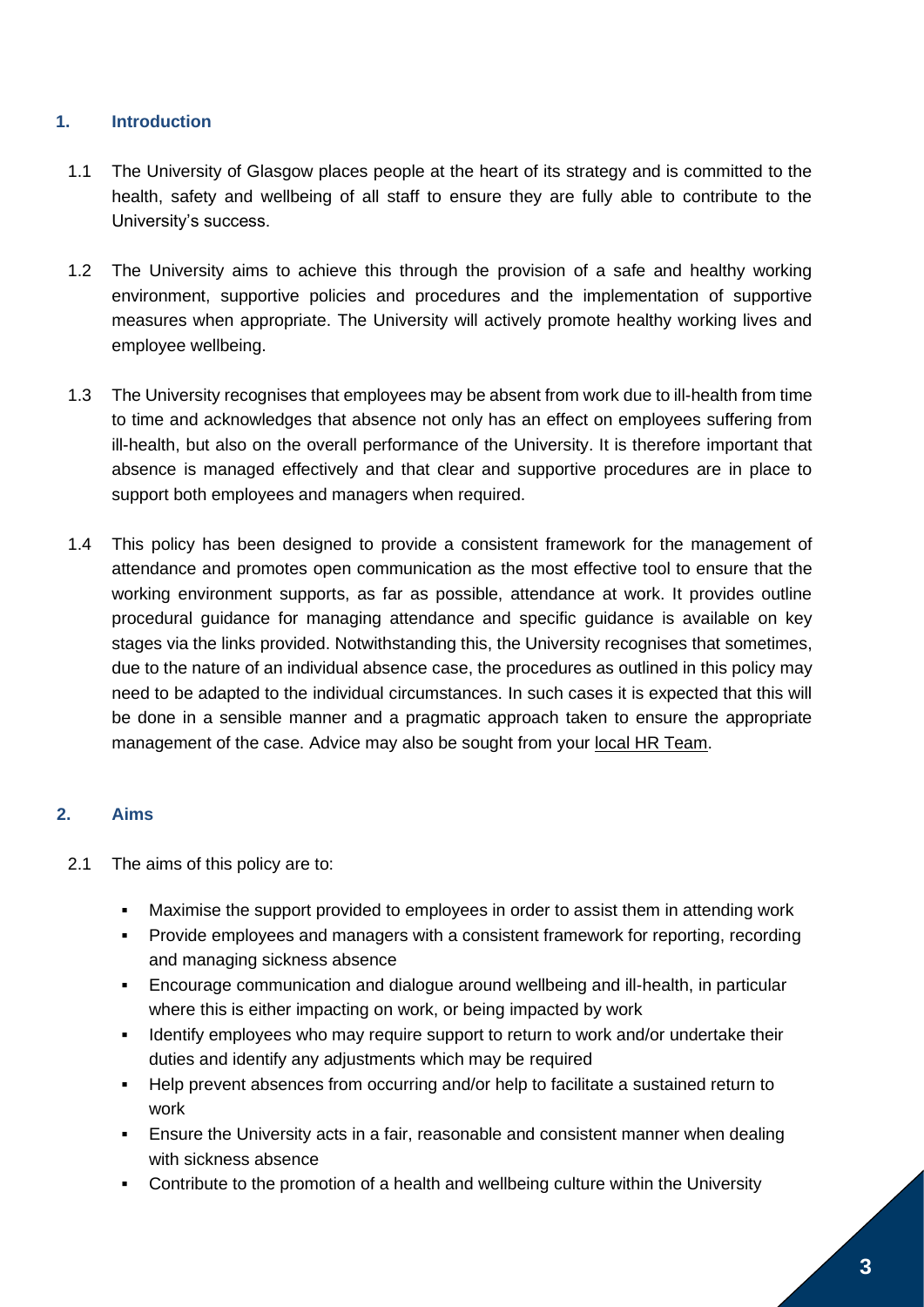# <span id="page-3-0"></span>**3. Scope**

3.1. This policy applies to all University of Glasgow employees.

## <span id="page-3-1"></span>**4. Principles**

- 4.1. The University is committed to supporting the wellbeing of its employees and will provide a safe and healthy working environment in line with a wider focus on improving employee health and wellbeing.
- 4.2. The University will manage employee absence in a fair, consistent and sensitive manner in line with the outlined procedure. Training and support will be offered to line managers to support the application of this policy and procedure.
- 4.3. The University will monitor attendance levels and produce absence data reports as appropriate. Any personal information is stored in the strictest of confidence and in line with the requirements of the Data Protection Act 1998 and is only discussed between appropriate managers, Human Resources and Occupational Health.
- 4.4. The University will comply with all statutory requirements regarding the request and disclosure of medical information.
- 4.5. All absences from work due to ill-health must be reported and recorded appropriately.
- 4.6. The University has identified 'review points' which set the point at which an individual's absence levels cannot normally be sustained and has established an attendance improvement process which will typically be followed when review points are reached.
- 4.7. Regular, open and honest communication between managers and employees is essential to maintaining a supportive and positive attendance culture, including;
	- Raising/discussing any health, work-related or other issues which may impact an employee's ability to attend work
	- Maintaining regular and reasonable contact throughout any absence
	- Discussing and/or reviewing support during and following illness, especially regarding return to work arrangements
	- Identifying and acknowledging poor attendance and discussing where improvement is required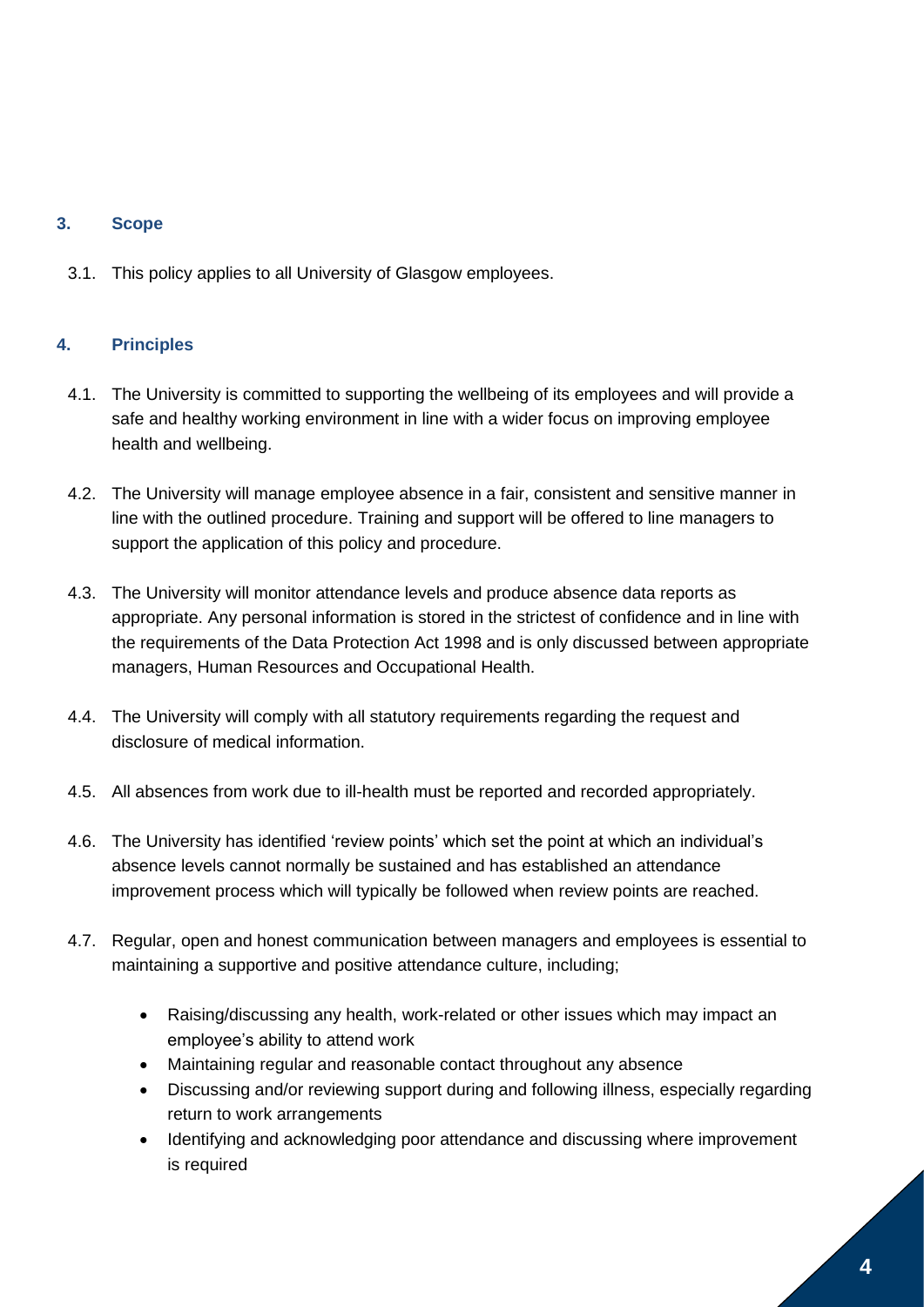- Understanding the possible consequences of continued, unsustainable absence(s)
- 4.8. The University will consider the need to make adjustments where appropriate, in order to support employees to maintain attendance at work.
- 4.9. Managers and employees are expected to ensure that the appropriate type of leave is used for any time off. Sickness leave should be only used when an employee is unfit to carry out their duties. It should not be used to cover other circumstances for which other types of leave are available (e.g. annual leave, Parental Leave, Emergency Time Off to Care for Dependents, Carers Leave).
- 4.10. The University considers dismissal due to absence to be a last-resort and will explore all other opportunities to achieve a satisfactory improvement in attendance, or to achieve and support a return to work, before dismissal is considered.
- 4.11. Guidance and advice should be sought from the relevant HR Team for any specific concerns regarding the application of the policy.

# <span id="page-4-0"></span>**5. Roles and Responsibilities**

# **5.1. Employees**

- 5.1.1.Employees must attend work unless unfit to do so, taking personal responsibility for their own health, well-being and attendance at work.
- 5.1.2.Employees should raise any health concerns which may impact on their work with their manager as early as possible to ensure that support mechanisms or adjustments can be considered at the earliest opportunity and to allow consideration to be given to any potential operational impact.
- 5.1.3.When absent from work due to sickness or injury, employees must report their absence promptly, in line with the reporting [procedures.](https://www.gla.ac.uk/myglasgow/humanresources/all/health/managingattendancepolicy/managingattendancepolicy/#d.en.501101)
- 5.1.4.Employees are expected to maintain reasonable contact with the University and ensure that all relevant certification is up to date throughout any period of sickness absence.
- 5.1.5.Employees are expected to attend any arranged Occupational Health appointments and are expected to co-operate with the University in obtaining any required medical information. Adjustments will be made, where required, to support employees to attend Occupational Health appointments.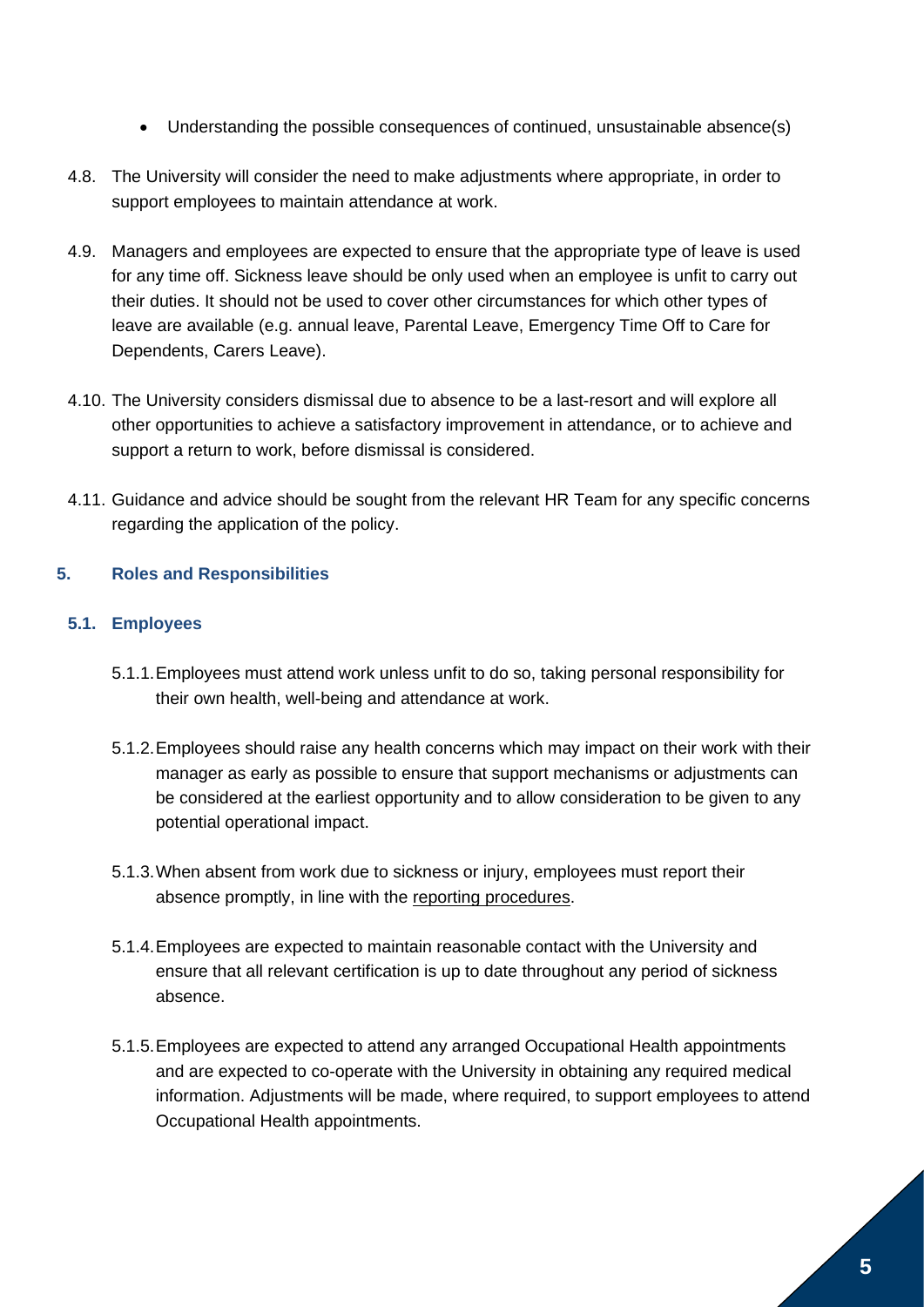5.1.6.On returning to work, employees should attend a return to work discussion with their manager to ensure that they are fully supported in their return.

## **5.2 Managers**

- 5.2.1 Managers should support a positive wellbeing culture by taking proactive steps to create a safe and healthy working environment for their employees and by addressing any health or attendance related concerns at the earliest opportunity. This can include considering or implementing adjustments to support employees to attend work and/or carry out their duties.
- 5.2.2 Heads of Service/School/Directors of RI should monitor attendance levels in their respective areas and ensure appropriate action is taken in response to any identified trends. This may include ensuring the Managing Attendance Policy is being applied fairly and consistently or considering proactive health & wellbeing initiatives to address emerging health issues.
- 5.2.3 Managers are accountable for the effective application of the Policy, including maintaining communication, applying review points consistently, carrying out return to work discussions and implementing agreed actions (e.g. adjustments).
- 5.2.4 Managers are expected to approach employee absence sensitively and confidentially, taking into account individual circumstances.
- 5.2.5 Managers should ensure that reasonable contact is maintained with employees during periods of absence.
- 5.2.6 Managers are expected to refer employees to the University's Occupational Health Unit when medical advice is required, in the context of concerns over an employee's wellbeing or attendance.
- 5.2.7 Managers should have an appropriate 'Return to Work' discussion with their employees after every period of sickness absence.
- 5.2.8 Managers are accountable for the appropriate application of this policy and decisions made under it and should seek advice from their [local HR Team](https://www.gla.ac.uk/myglasgow/humanresources/contact/) when required.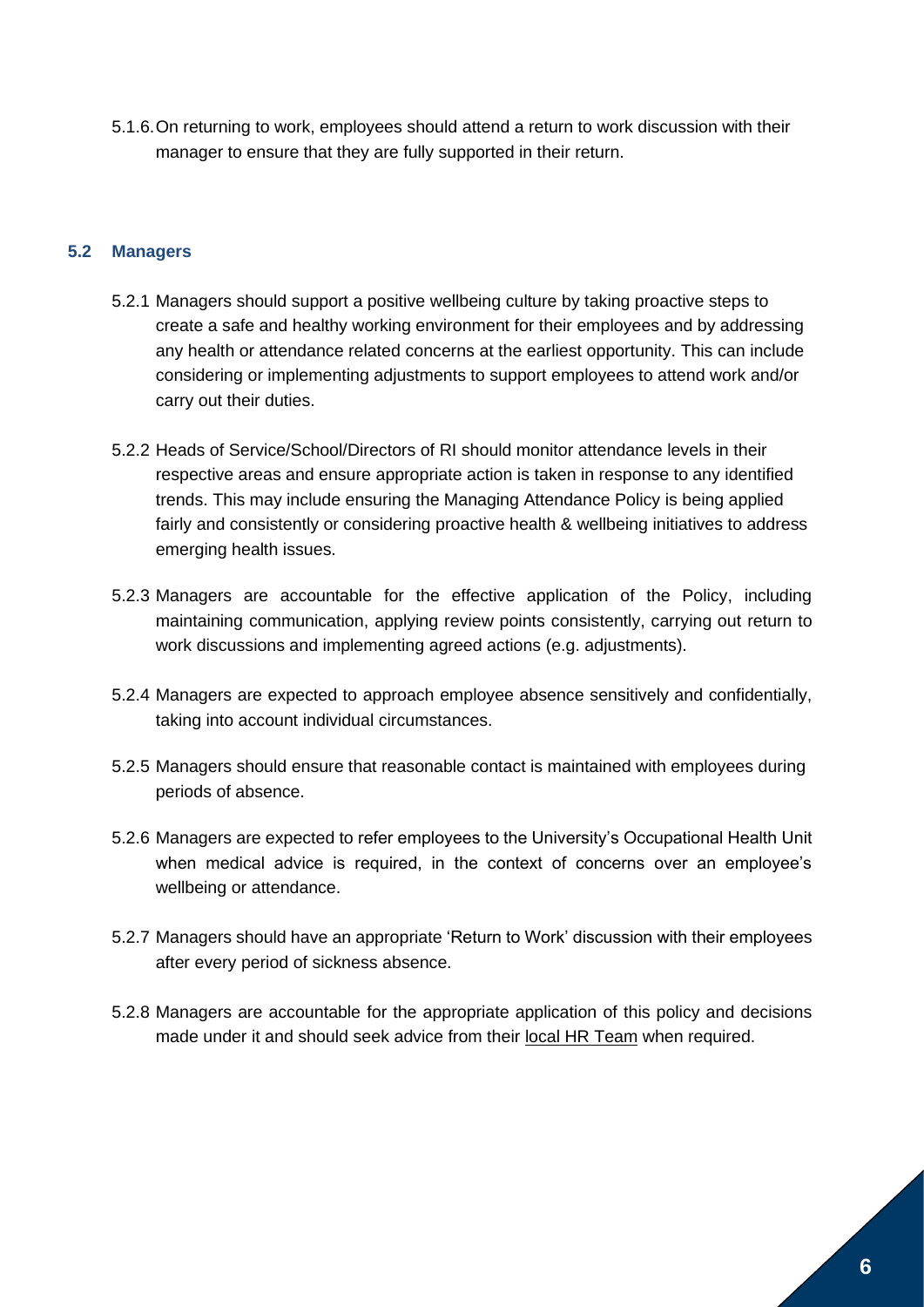#### **5.3 Human Resources**

5.3.1 Local Human Resources teams work in an advisory capacity to provide information and support to both managers and employees in relation to the application of the Managing Attendance process. This includes providing support with the Occupational Health referral process. HR also deliver training and support to ensure managers have the knowledge and skills to effectively manage attendance. HR monitor absence data and can highlight any significant trends.

#### **5.4 Occupational Health**

- 5.4.1 Occupational Health are concerned with the work-related impacts of an employee's health, both in terms of how work or the workplace might impact on the employee as well as how the employees' health may impact on their work. Occupational health cannot provide a diagnosis or treatment for an employee's medical condition.
- 5.4.2 Occupational Health can provide advice across a range of areas, including (but not limited to):
	- The potential impact a medical condition may have on an employee's ability to attend work/carry out their duties
	- Likely return to work timescales
	- Whether or not workplace adjustments may be appropriate
- 5.4.3 Referrals to Occupational Health are made by line managers using the [Occupational](https://glasgow.saasiteu.com/Modules/SelfService/#serviceCatalog/request/01C8E720732548CBB581E99235C12A66)  [Health Referral form.](https://glasgow.saasiteu.com/Modules/SelfService/#serviceCatalog/request/01C8E720732548CBB581E99235C12A66) Referrals are routed via Human Resources before being sent to Occupational Health. Additional guidance on the completion of the referral form is available in the Guidance – [Occupational Health Referrals.](https://www.gla.ac.uk/myglasgow/humanresources/all/health/managingattendancepolicy/guidance-occupationalhealthreferrals/#d.en.501209)
- 5.4.4 A Fit for Work Service (FFWS) has been implemented by the Government. GPs may directly refer individuals to this service and as a result managers may find themselves in receipt of additional advice from the FFWS. This will normally be in the form of a written report given to them by an employee. Advice from the FFWS should be followed where possible or appropriate, however where there are concerns managers may wish to contact Human Resources or seek additional information from Occupational Health. Further information can be found at [Healthy Working Lives](https://www.healthyworkinglives.scot/Pages/default.aspx)  [Scotland.](https://www.healthyworkinglives.scot/Pages/default.aspx)

#### <span id="page-6-0"></span>**6. Sickness Payment**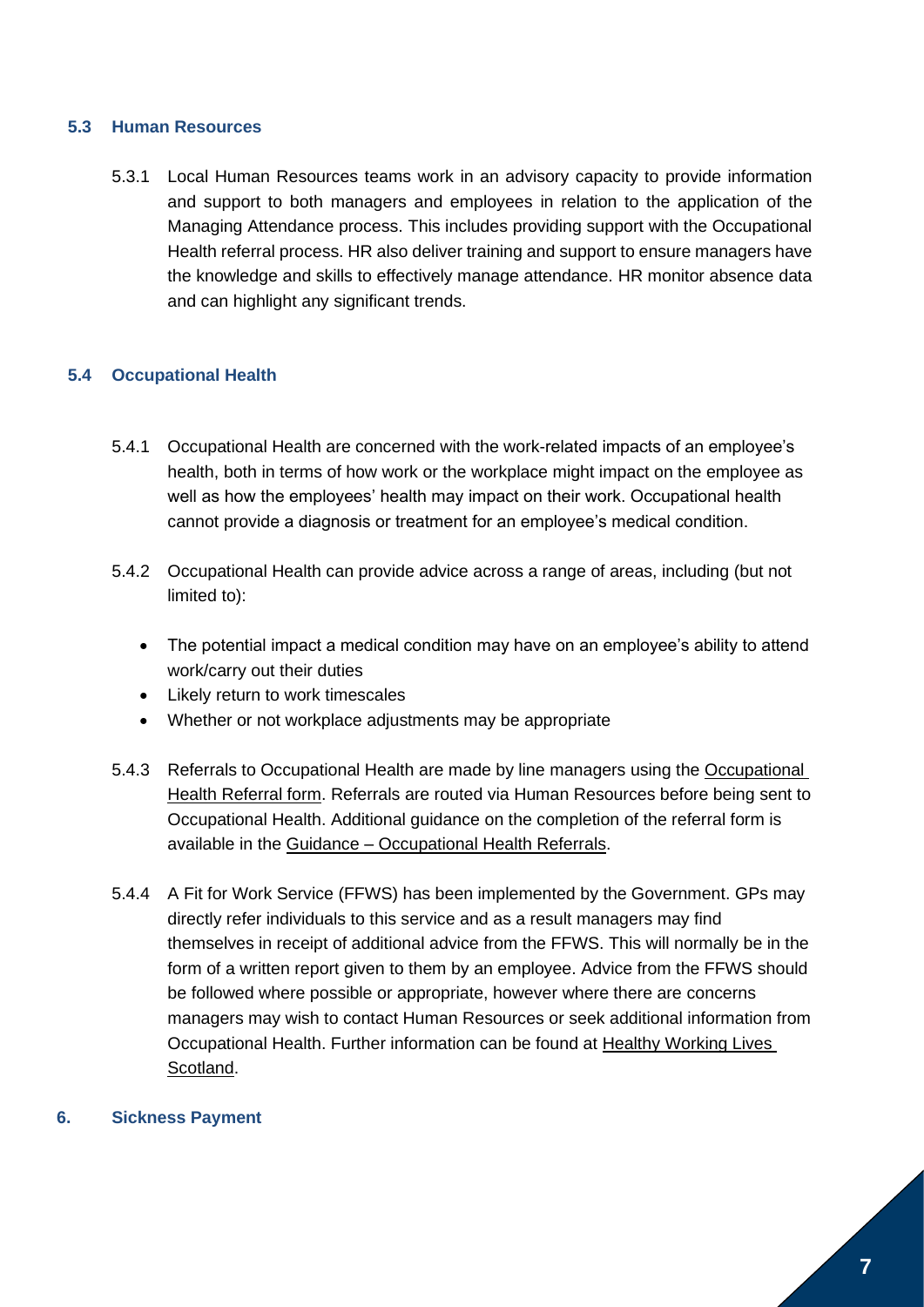- 6.1 The University values the contribution made by its employees whilst recognising that illness or injury is a normal part of our lives. The University therefore provides sick pay as outlined below.
- 6.2 Subject to the absence reporting and certification procedures having been followed, employees will receive sickness payment for a period of one sixth of service\* on full salary then one sixth of service on half salary, up to a maximum period of six months at full salary followed by six months at half salary. *\*Service is measured at the start of the absence.*
- 6.3 An employee's sickness payment entitlement takes into account any sickness payment already paid in the previous 12 months. Previous absences may have used up some of an employee's sickness payment entitlement therefore any remaining entitlement will be adjusted accordingly.
- 6.4 Employees who exceed their occupational sick pay allowance may still qualify for [Statutory](https://www.gov.uk/statutory-sick-pay)  [Sick Pay](https://www.gov.uk/statutory-sick-pay) for up to 28 weeks.
- 6.5 Employee terms and conditions of employment detail the method of calculating sick pay.

## <span id="page-7-0"></span>**7. Absence Types**

- 7.1 To assist with the provision of guidance on appropriate support and management, the University differentiates between short-term and long-term absences as follows:
- 7.2 A short-term absence is defined as any single period of absence up to a maximum of 4 calendar weeks.
- 7.3 A long-term absence is defined as any single period of absence lasting longer than 4 calendar weeks.

## <span id="page-7-1"></span>**8. Reporting Sickness Absence**

#### 8.1 Initial Absence Reporting

When an employee is unable to attend work, they should notify their manager directly, as soon as possible but no later than half an hour after their normal starting time. Where an absence is not related to ill health the employee should discuss with their manager whether an appropriate form of leave is available.

Employees should report their absence personally by telephone, wherever possible. It is acceptable to leave a voice message, during working hours, only where a line manager is unobtainable. Where this occurs, employees should try to make contact at a later time, or leave details of a suitable time for their manager to return their call.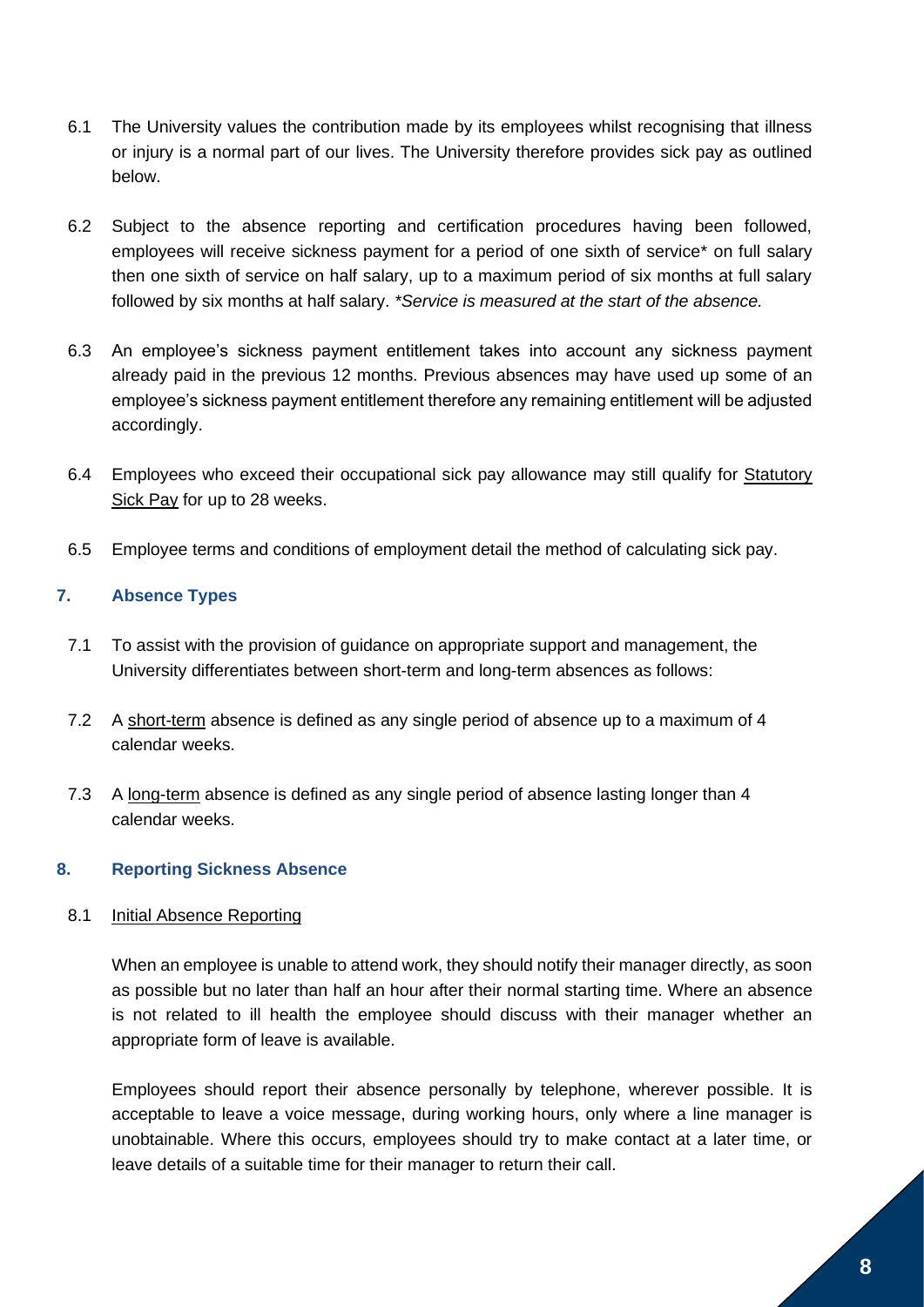If under any circumstances an employee is missing from work without a viable explanation, which ultimately causes concern, the manager should investigate in order to ensure that the employee is safe. Where it is not possible to make contact and concern remains, the [local HR](https://www.gla.ac.uk/myglasgow/humanresources/contact/)  [Team](https://www.gla.ac.uk/myglasgow/humanresources/contact/) should be contacted for further advice.

Where an employee expects to be absent for some time or is unsure as to when they expect to be well enough to return to work, they should agree ongoing contact arrangements with their manager.

#### 8.2 Recording Absence

On being notified that a member of their team is absent from work through ill health, managers (or a designated Administrator) must input the relevant details into the HR system which can be accessed in th[e Core HR Self Service](https://my.corehr.com/pls/coreportal_uogp/i#EmpMain/myprofile) manager dashboard. By clicking on "My Team Diary" the line manager can add the occurrence of absence to the appropriate employee.

#### 8.3 Absence Certification

Absences continuing beyond 7 calendar days must be covered by appropriate medical certification (typically a 'Fit Note' from a GP but this may also be an appropriate hospital certificate). Absences of 7 days or less should be recorded in Core and agreed by the employee on their return (with no requirement for medical certification).

Employee absence certification should be sent to line managers in good time, ensuring that the full period of absence is covered without any gaps. Anticipated delays should be communicated in advance. Unjustifiable delays in submitting medical fit notes, or unauthorised gaps in cover, may result in sick pay being stopped or suspended until appropriate certification is received. Unless otherwise agreed due to exceptional circumstances, continued uncertified absence will be treated as an unauthorised absence and will normally be managed in accordance with the University's Disciplinary Procedure. Managers should seek advice from their [local HR Team](https://www.gla.ac.uk/myglasgow/humanresources/contact/) in these circumstances.

Absence details must be updated on the employee's record as certification is received. This is the responsibility of the manager or designated Administrator and can be accessed in the [Core HR Self Service](https://my.corehr.com/pls/coreportal_uogp/i#EmpMain/myprofile) manager dashboard.

Once the full details are loaded onto Core, the paperwork should be disposed of securely via confidential waste so employees must state if they wish their certification to be returned to them.

#### <span id="page-8-0"></span>**9. Maintaining Contact During Absence**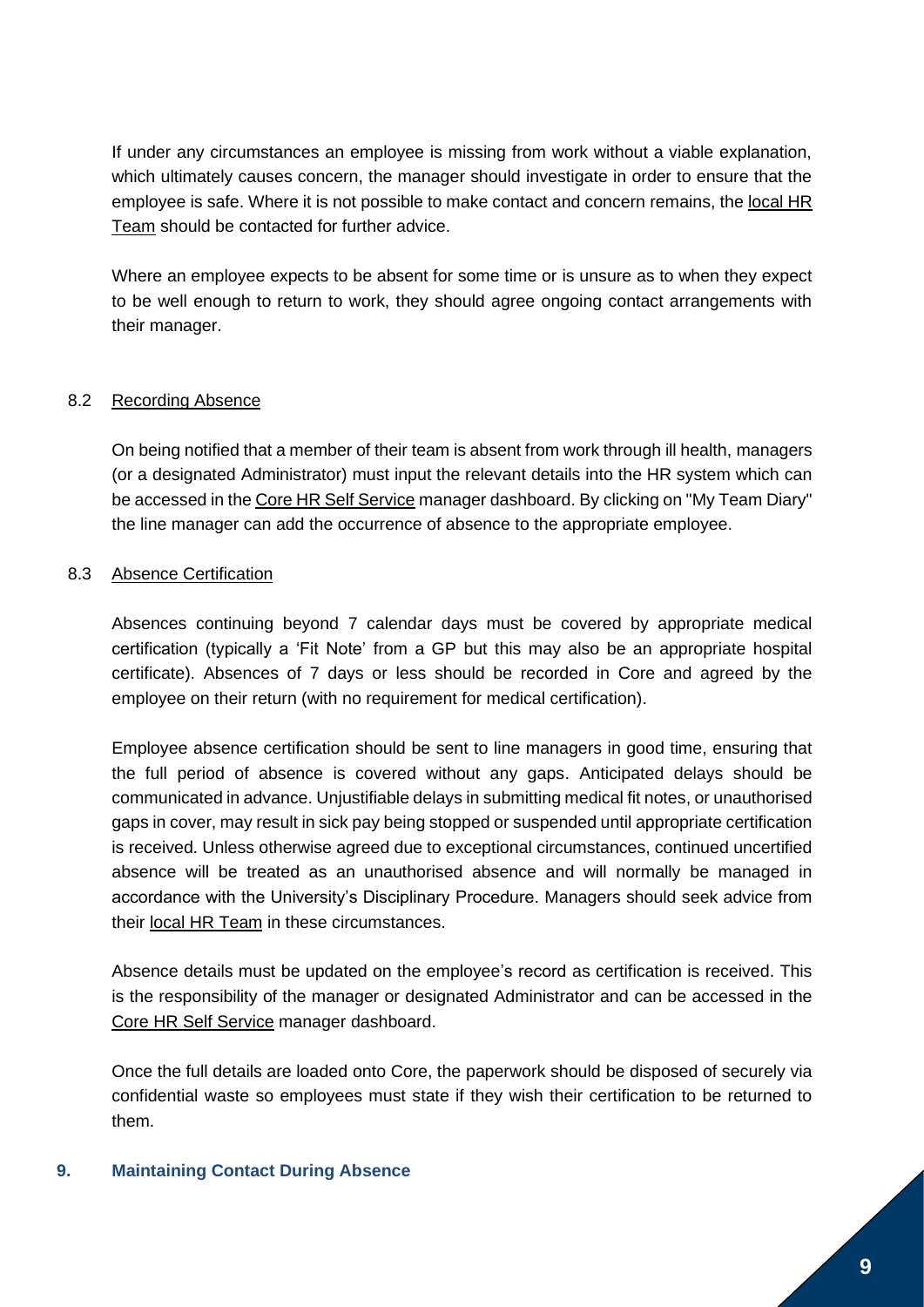- 9.1 It is important that absent employees are not isolated from the workplace. Regular dialogue prevents this, ensures all parties are up to date on progress and allows discussion to take place around any appropriate support o[r adjustments](https://www.gla.ac.uk/myglasgow/humanresources/all/health/managingattendancepolicy/guidance-consideringreasonableadjustments/#d.en.501205) (and their implementation, if appropriate) to either facilitate an earlier return to work or to ensure that a return to work is successful and sustained. Advice or support may be sought from either Human Resources or Trade Union representatives where required. This is particularly encouraged in complex cases.
- 9.2 Employees should remain contactable during periods of absence and similarly managers should ensure that they maintain reasonable contact with absent employees, particularly in longer-term cases. The frequency and method of contact (phone call, text, email, other) should be jointly agreed during the early stages of absence and reviewed periodically as appropriate.

Discussions may cover:

- Updates in relation to current health/fitness for work
- Likely absence duration
- Any support or [adjustments](https://www.gla.ac.uk/myglasgow/humanresources/all/health/managingattendancepolicy/guidance-consideringreasonableadjustments/#d.en.501205) which may help a return to work
- Whether an Occupational Health referral is appropriate
- Clarification of operational issues requiring attention in the employee's absence
- Updates on workplace developments
- Any difficulties/concerns
- Any next steps in the process
- 9.3 The timing and need for face-to-face meetings should be assessed on a case-by-case basis as every absence is different. As a guide, Absence Support Meetings may take place as per below:
	- After a set period of time (e.g. 1 month), subject to the circumstances of the absence and taking into account any pre-notified recuperation timeframes
	- After receiving an Occupational Health report (or other medical advice) which needs to be discussed
	- After being informed by an employee of a notable change in their medical circumstances
	- After any event which may impact on the employee's ability to return to work
- 9.4 If there is any suggestion at any point that contacting an employee may not be appropriate, managers should seek advice from their [local HR Team.](https://www.gla.ac.uk/myglasgow/humanresources/contact/) Meetings should be arranged to take place at a location which accounts for the needs of the employee, but should normally take place in work. In certain circumstances, it may also be appropriate for the meeting to be held remotely via video rather than requiring the employee to travel, for example for keeping in touch meetings where someone is off long term and travel would be difficult for them.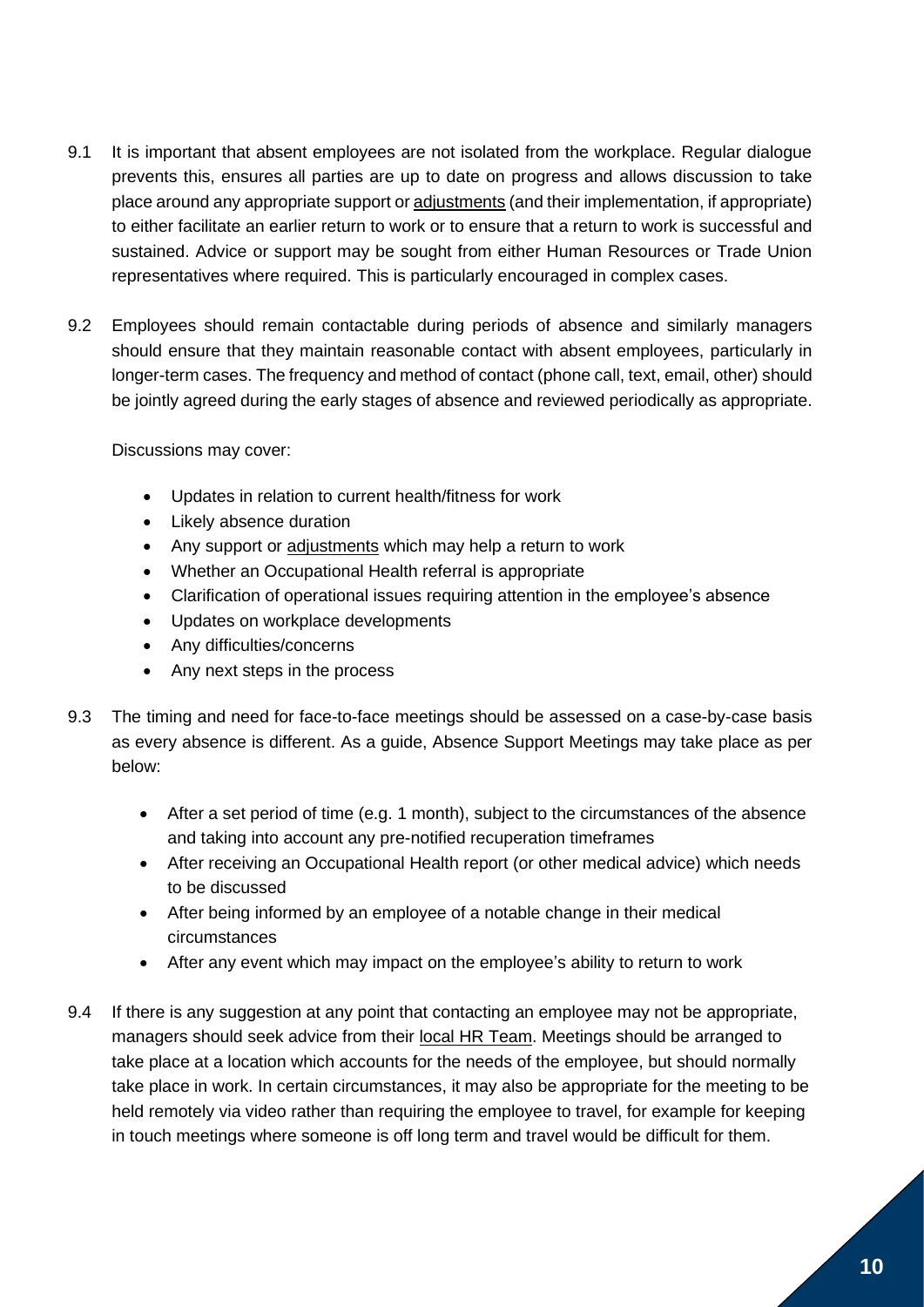- 9.5 Further information, including guidance on carrying out these meetings, is contained in the Guidance – [Managing Long-Term/Ongoing Absence.](https://www.gla.ac.uk/myglasgow/humanresources/all/health/managingattendancepolicy/guidance-managinglong-termongoingabsence/#d.en.501206)
- 9.6 Managers may also find the Template [Contact Record](https://www.gla.ac.uk/media/Media_501139_smxx.docx) helpful to record details of any contact which has taken place.

# <span id="page-10-0"></span>**10. Annual Leave During Sickness Absence**

- 10.1 Annual leave entitlement continues to accrue during periods of absence and employees who are long-term absent may wish to take annual leave whilst they are absent (e.g. to continue receiving full pay where they would otherwise drop to half or nil pay).
- 10.2 Managers should actively monitor annual leave balances and should discuss these as appropriate with employees. This may include discussing how an employee intends to utilise their annual leave entitlement on their return to work following a long absence, either prior to the return or during the return to work discussion.
- 10.3 Employees who fall sick during a period of planned annual leave may reclaim their annual leave and should, as far as possible, provide evidence of their illness (a medical certificate) in order to do so.
- 10.4 Annual leave should not be taken in order to fully cover a period of absence due to ill health.

## <span id="page-10-1"></span>**11. Managing Short-Term/Frequent Absence**

- 11.1 Frequent short-term absences can in some cases be a sign of an underlying medical condition, therefore it is important that supportive steps are taken to discuss any frequent pattern of absence in order to explore the cause, its impact and how an improvement may be achieved (with support if required). While the University wishes to be supportive in addressing frequent short-term absences, it should be noted that absences of this nature can be particularly disruptive and the [Attendance Improvement Process](https://www.gla.ac.uk/myglasgow/humanresources/all/health/managingattendancepolicy/managingattendancepolicy/#d.en.501116) outlines the typical approach to the management of this type of absence, recognising this process has a different approach to that for managing long-term/ongoing absence (as outlined in Section 12)..
- 11.2 As a guide, short-term absences can be managed effectively through:
	- Having [Return to Work Discussions](https://www.gla.ac.uk/myglasgow/humanresources/all/health/managingattendancepolicy/managingattendancepolicy/#d.en.501113) after every period of absence and establishing whether or not a [Review Point](https://www.gla.ac.uk/myglasgow/humanresources/all/health/managingattendancepolicy/managingattendancepolicy/#d.en.501115) has been met
	- Alerting the employee to the fact that their attendance levels are giving cause for concern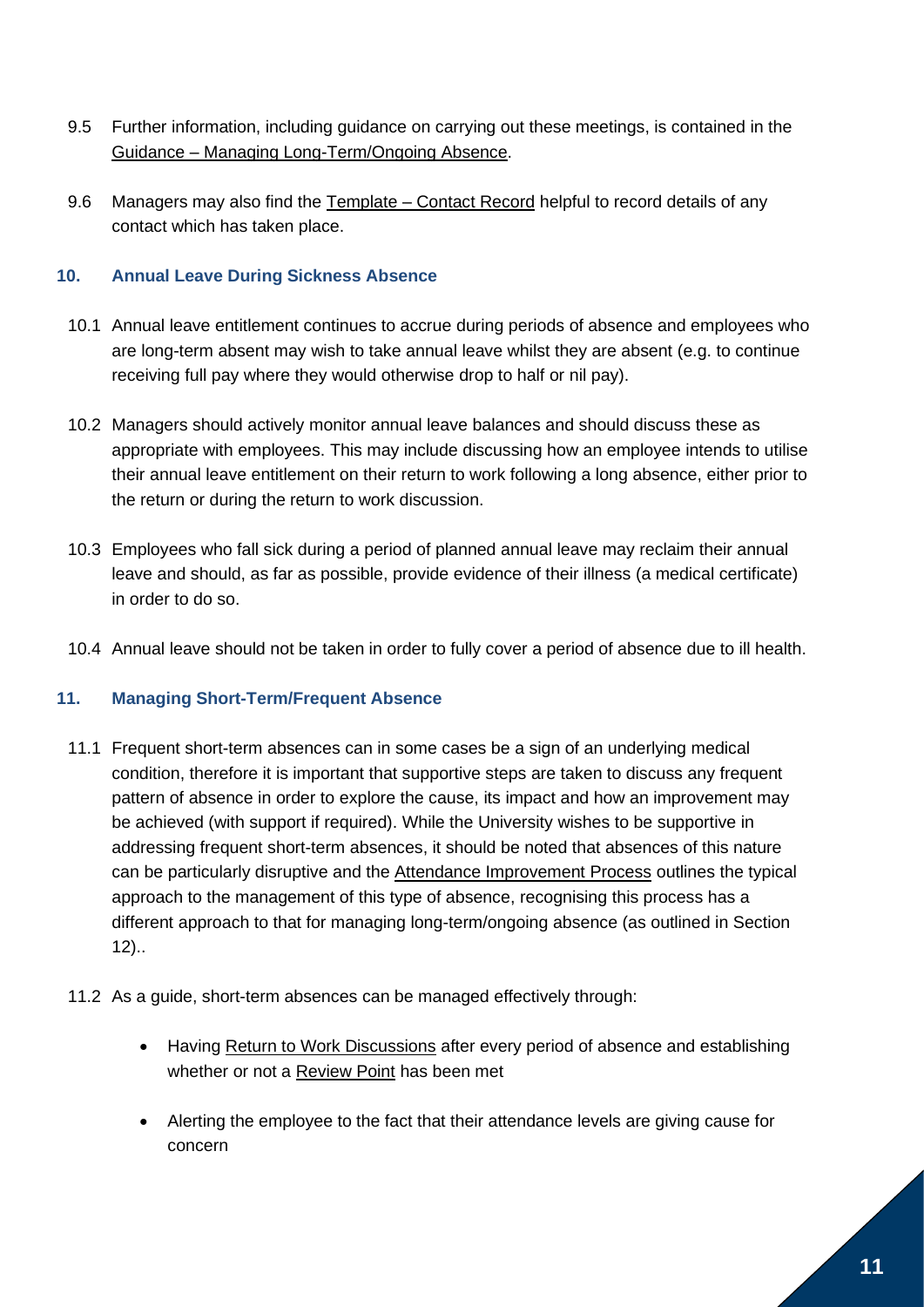- Establishing whether there is an underlying medical condition affecting an employee's ability to attend or carry out work, taking advice from Occupational Health if required. If perceived work-related stress is identified as an underlying condition, the guidance under the [Stress At Work section](https://www.gla.ac.uk/myglasgow/humanresources/all/health/managingattendancepolicy/managingattendancepolicy/#d.en.501112) should typically be followed in the first instance.
- Considering any possible [adjustments](https://www.gla.ac.uk/myglasgow/humanresources/all/health/managingattendancepolicy/guidance-consideringreasonableadjustments/#d.en.501205) to support employees and taking appropriate advice or guidance from HR and/or Occupational Health, particularly in cases where an underlying medical condition is identified.
- Following the [Attendance Improvement Process](https://www.gla.ac.uk/myglasgow/humanresources/all/health/managingattendancepolicy/managingattendancepolicy/#d.en.501116) whenever a [review point](https://www.gla.ac.uk/myglasgow/humanresources/all/health/managingattendancepolicy/managingattendancepolicy/#d.en.501115) has been met, subject to HR advice in cases where an underlying medical condition is identified
- Monitoring attendance to provide support, aid and explore improvement and give consideration to appropriate escalation within the [Attendance Improvement Process](https://www.gla.ac.uk/myglasgow/humanresources/all/health/managingattendancepolicy/managingattendancepolicy/#d.en.501116) where an attendance problem continues
- 11.3 For more detailed guidance on managing short-term absence please see [Guidance –](https://www.gla.ac.uk/myglasgow/humanresources/all/health/managingattendancepolicy/guidance-managingshorttermorfrequentabsence/#d.en.501207) [Managing Short-Term or Frequent Absence.](https://www.gla.ac.uk/myglasgow/humanresources/all/health/managingattendancepolicy/guidance-managingshorttermorfrequentabsence/#d.en.501207)

# <span id="page-11-0"></span>**12. Managing Long-Term/Ongoing Absence**

- 12.1 The primary aim in cases of long-term absence is to ensure employees are fully supported in order to facilitate a return to work at the earliest possible point, wherever possible. Long-term absences can be managed effectively through:
	- Maintaining regular contact throughout the duration of the absence, including:
		- o Routine informal communication/keeping in touch
		- o Inviting employees to Long-Term Absence Support meetings [\(Template Letter](https://www.gla.ac.uk/media/Media_507614_smxx.docx)  – [Invite to Long-Term Absence Support Meeting\)](https://www.gla.ac.uk/media/Media_507614_smxx.docx) as appropriate to discuss their absence and next steps in the process. Other template letters are available from [local HR Teams.](https://www.gla.ac.uk/myglasgow/humanresources/contact/)
			- **EXECT** These meetings should be documented using the Form Long-Term [Absence Support Meeting Record.](https://www.gla.ac.uk/media/Media_501141_smxx.docx)
			- These meetings should be timed depending on the specific circumstances of the absence but should typically be no less than one every 3 months (as a guide). *Advice or support may be sought from*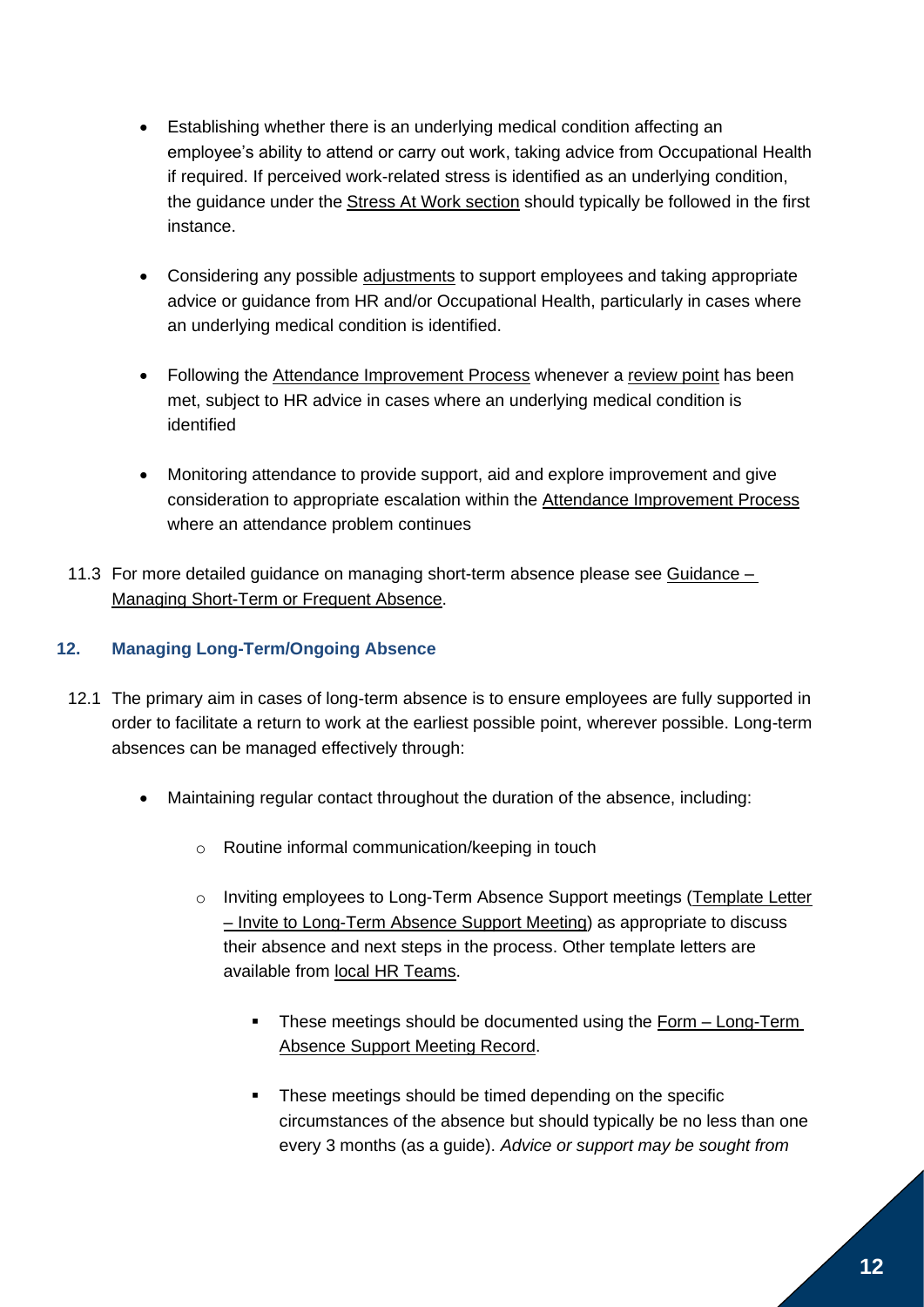*either Human Resources or Trade Union representatives where required. This is particularly encouraged in complex cases.*

- Identifying relevant information as early as possible, including the cause of absence and any known prognosis
- Considering whether an Occupational Health Referral is appropriate (particularly at an early stage). Additional support and guidance are available via [local HR Teams.](https://www.gla.ac.uk/myglasgow/humanresources/contact/)
- Discussing and considering any adjustments or supports (including those recommended by Occupational Health) which can be put in place to support a return to work, then monitoring the effectiveness of these after the employees return. Further information can be found in Guidance – [Considering Reasonable](https://www.gla.ac.uk/myglasgow/humanresources/all/health/managingattendancepolicy/guidance-consideringreasonableadjustments/#d.en.501205)  [Adjustments.](https://www.gla.ac.uk/myglasgow/humanresources/all/health/managingattendancepolicy/guidance-consideringreasonableadjustments/#d.en.501205) This may include giving consideration to a phased return to work and further advice is available in Guidance - [Phased Return to Work.](https://www.gla.ac.uk/myglasgow/humanresources/all/health/managingattendancepolicy/guidance-phasedreturntowork/)
- Considering redeployment where medical advice states that the employee is unlikely to return to their contractual role within a reasonable period of time
- Where advancing to a capability hearing is a possibility, details of this and its potential outcomes must first be made clear to the employee at the appropriate absence support meeting.
- Seeking advice from Pay and Pensions on whether ill health retirement might be applicable
- Where an employee has a significant absence history and/or where it is apparent that a return to work in any capacity is either not possible (or is not possible within a reasonable timescale\*) and all other options have been exhausted, a decision may be taken to arrange a [capability hearing](https://www.gla.ac.uk/myglasgow/humanresources/all/health/managingattendancepolicy/managingattendancepolicy/#d.en.501122)
	- o \*In determining what is reasonable, factors which may be taken into consideration include:
		- The advice given in any medical reports obtained (it is also particularly important to obtain a recent and up-to-date medical report)
		- The likelihood of a return to work/improvement in attendance
		- The level of impact/disruption of the absence on the Service/School/RI
		- The availability of alternative resolution measures such as workplace adjustments, redeployment to a suitable alternative roles or ill-health retirement (as above)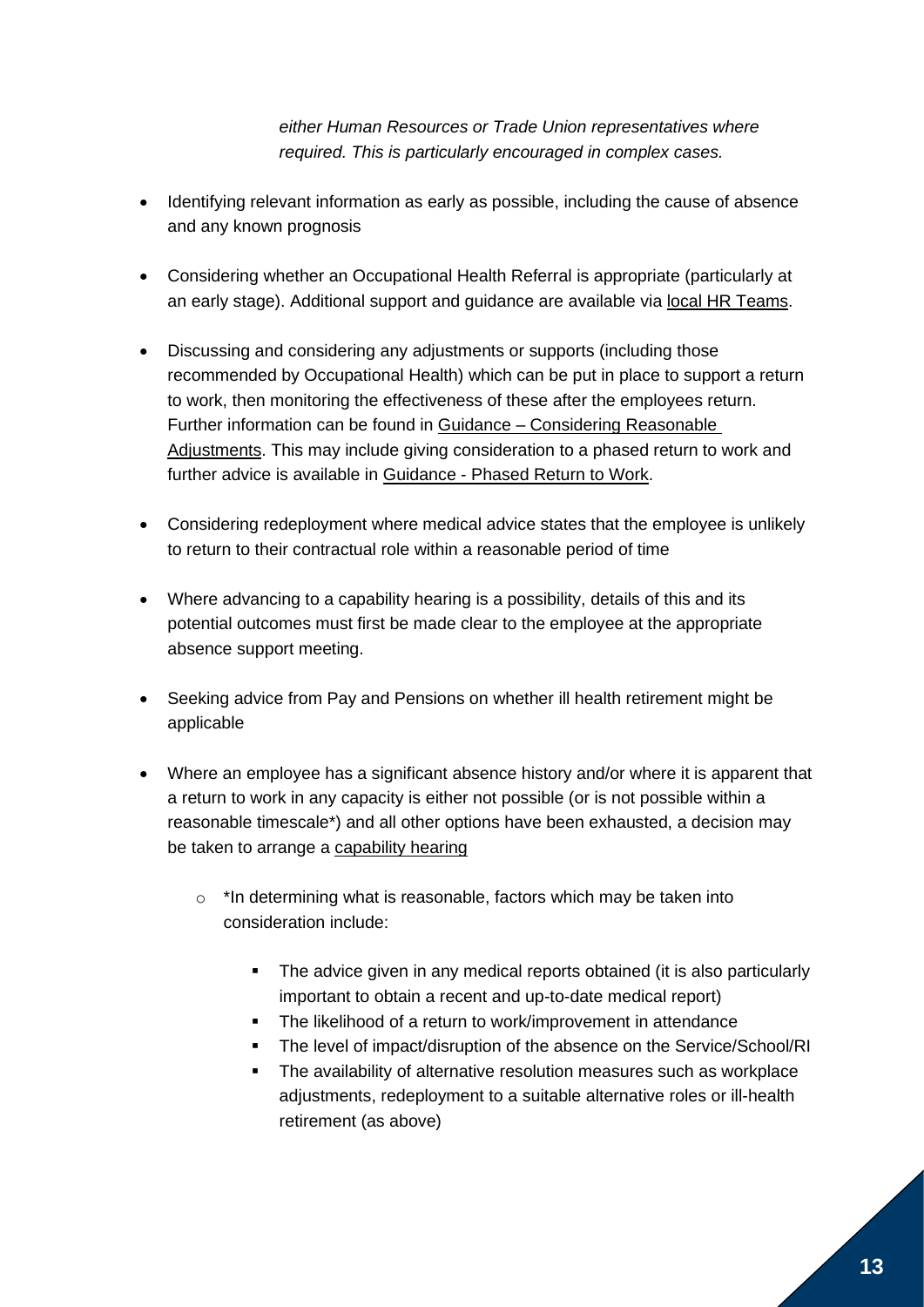- 12.2 HR advice must be sought before proceeding to a capability hearing and in relation to the production of the capability report itself.
- 12.3 For more detailed guidance on the different elements of managing long-term absence please see Guidance – [Managing Long-Term Absence.](https://www.gla.ac.uk/myglasgow/humanresources/all/health/managingattendancepolicy/guidance-managinglong-termongoingabsence/#d.en.501206)

## <span id="page-13-0"></span>**13. Managing Mixed Absence Types (Short-Term and Long-Term)**

- 13.1 Where a member of staff has a mixed history/pattern of short and long-term absences, return to work discussions should take place for every absence as normal. This should include applying the [Review Points](https://www.gla.ac.uk/myglasgow/humanresources/all/health/managingattendancepolicy/managingattendancepolicy/#d.en.501115) (which are likely to be reached with such a pattern) and following the [Attendance Improvement Process.](https://www.gla.ac.uk/myglasgow/humanresources/all/health/managingattendancepolicy/managingattendancepolicy/#d.en.501116)
- 13.2 As with other circumstances, it is important to establish whether or not there is an underlying reason for the absences at an early stage and to seek HR advice if this is the case.
- 13.3 Where an employee has a history of frequent short-term absence prior to a period of ongoing long-term absence, the long-term absence should still be managed as per the guidance on managing long-term/ongoing absence. In such cases, employees may already be on the advanced stages of the [Attendance Improvement Process](https://www.gla.ac.uk/myglasgow/humanresources/all/health/managingattendancepolicy/managingattendancepolicy/#d.en.501116) and where this is the case, consideration may be given to this when considering the need to progress to a capability hearing as part of the management of their long-term absence.

## <span id="page-13-1"></span>**14. Work-Related Injury or Absence**

- 14.1 *Work-related accidents:* Where an employee has an accident at work (particularly an accident resulting in absence), they must notify their line manager immediately following the incident or at the earliest possible opportunity thereafter. Having been informed of the incident, the line manager should follow the procedure outlined on the Accident & Incident Reporting [web page.](https://www.gla.ac.uk/myglasgow/seps/reportanincident/) To comply with legally prescribed time limits for the reporting of certain incidents, the incident reporting form (where required) must be returned to Safety and Environmental Protection Service (SEPS) within 5 working days (or immediately where the accident is of a more serious nature).
- 14.2 Work-related absence: Where it is indicated that an absence may be the result of a workrelated condition (e.g. a musculo-skeletal condition), or where their health is being affected by work, it will normally be appropriate to consider a referral to Occupational Health.
- 14.3 A separate process is in place (see below) to support employees who have identified workrelated stress.

## <span id="page-13-2"></span>**15. Stress At Work**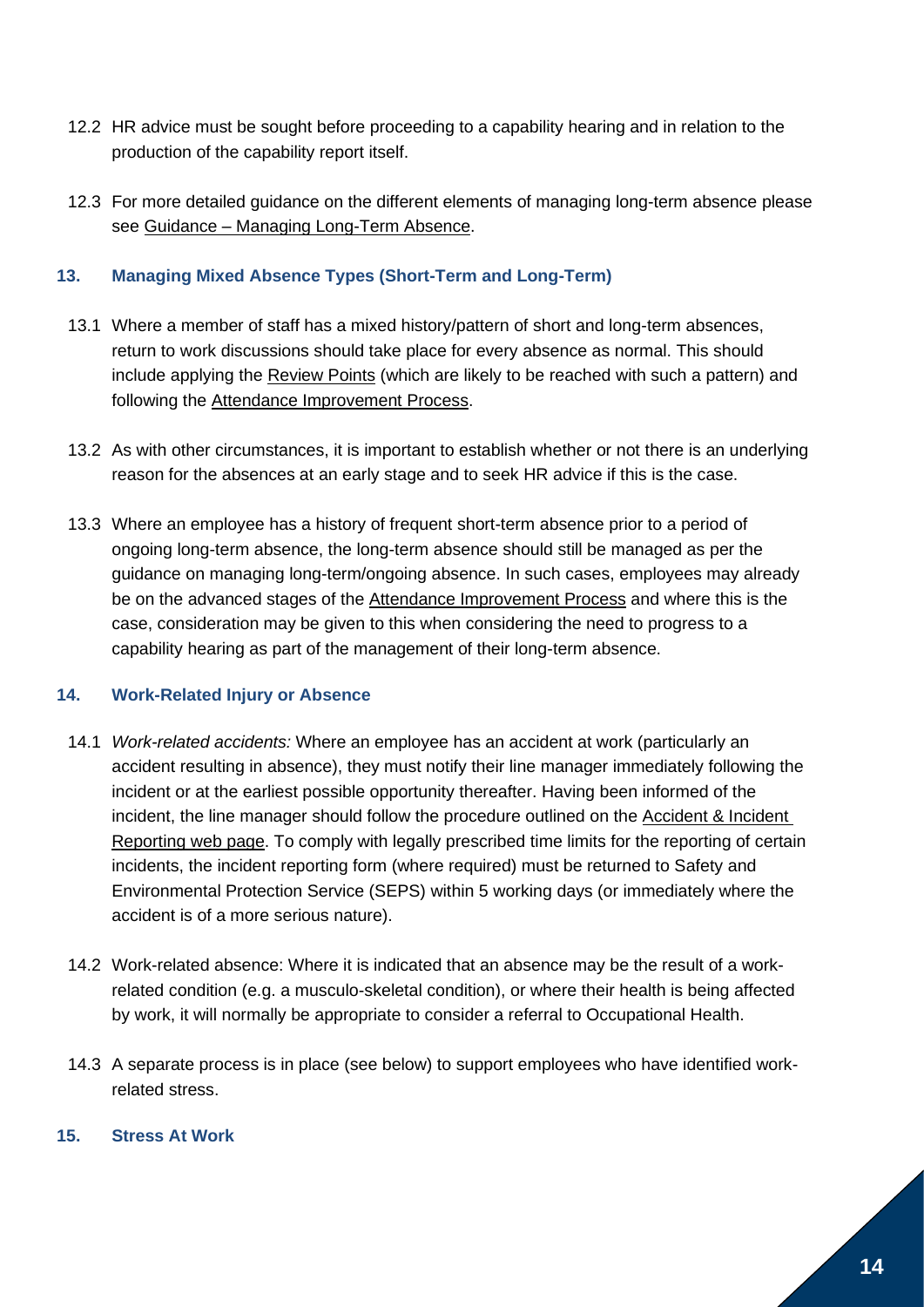- 15.1 Through its aim to provide a safe and healthy working environment, the University is particularly committed to addressing any matters relating to stress at work. Stress at work can be caused by a number of factors and support is available to employees who believe they are experiencing stress.
- 15.2 Where an employee believes they are experiencing work-related stress, they should approach their line manager to discuss their concerns as soon as possible. The Form – [Notification of](https://www.gla.ac.uk/media/Media_501313_smxx.docx)  [Work-Related](https://www.gla.ac.uk/media/Media_501313_smxx.docx) Stress should be used to document any perceived causes, concerns, impacts and proposed resolutions. Managers are responsible for responding to any concerns notified through this process and taking remedial action where possible. While consideration can be given to making a referral to Occupational Health in these cases, it should not be automatic. Many of the issues which may be cited as work-related stress can often be resolved through positive management interventions.
- 15.3 A referral to Occupational Health may be appropriate in some cases after initial discussions have taken place, but should not automatically be the first step in addressing work-related stress.
- 15.4 The University also provides an [Employee Assistance Programme](https://www.gla.ac.uk/myglasgow/health/) via PAM Assist, which offers various tools and facilities which may be useful.
- 15.5 Both employees and managers may wish to familiarise themselves with the appropriate policy on [Managing Stress in the Workplace.](https://www.gla.ac.uk/myglasgow/health/policyformanagingstressintheworkplace/)
- 15.7 Managers should also carry out routine local area/generic risk assessments as a proactive step in the prevention of work-related stress.

#### <span id="page-14-0"></span>**16. Return to Work Discussions**

- 16.1 Return to Work discussions are informal and ensure employees are welcomed back to work, confirm fitness for work and allow for updates on any relevant work-related matters or developments. They are also an appropriate time to discuss any underlying medical condition, its possible impacts at work and whether any [adjustments](https://www.gla.ac.uk/myglasgow/humanresources/all/health/managingattendancepolicy/guidance-consideringreasonableadjustments/) can be considered to support the employee.
- 16.2 It is good practice to ensure that Return to Work discussions take place after every absence in order to ensure that employees are safe and well enough to be back at work. For absences where no [review point](https://www.gla.ac.uk/myglasgow/humanresources/all/health/managingattendancepolicy/managingattendancepolicy/#d.en.501115) is met or where the manager has no other concerns, a short verbal discussion is appropriate with no need to complete a return to work form. For absences which meet a [review point,](https://www.gla.ac.uk/myglasgow/humanresources/all/health/managingattendancepolicy/managingattendancepolicy/#d.en.501115) where the manager has any concerns or following long-term absences the discussion should be recorded using the Form - [Return to Work Discussion](https://www.gla.ac.uk/media/Media_501154_smxx.docx) to both structure and record the discussion.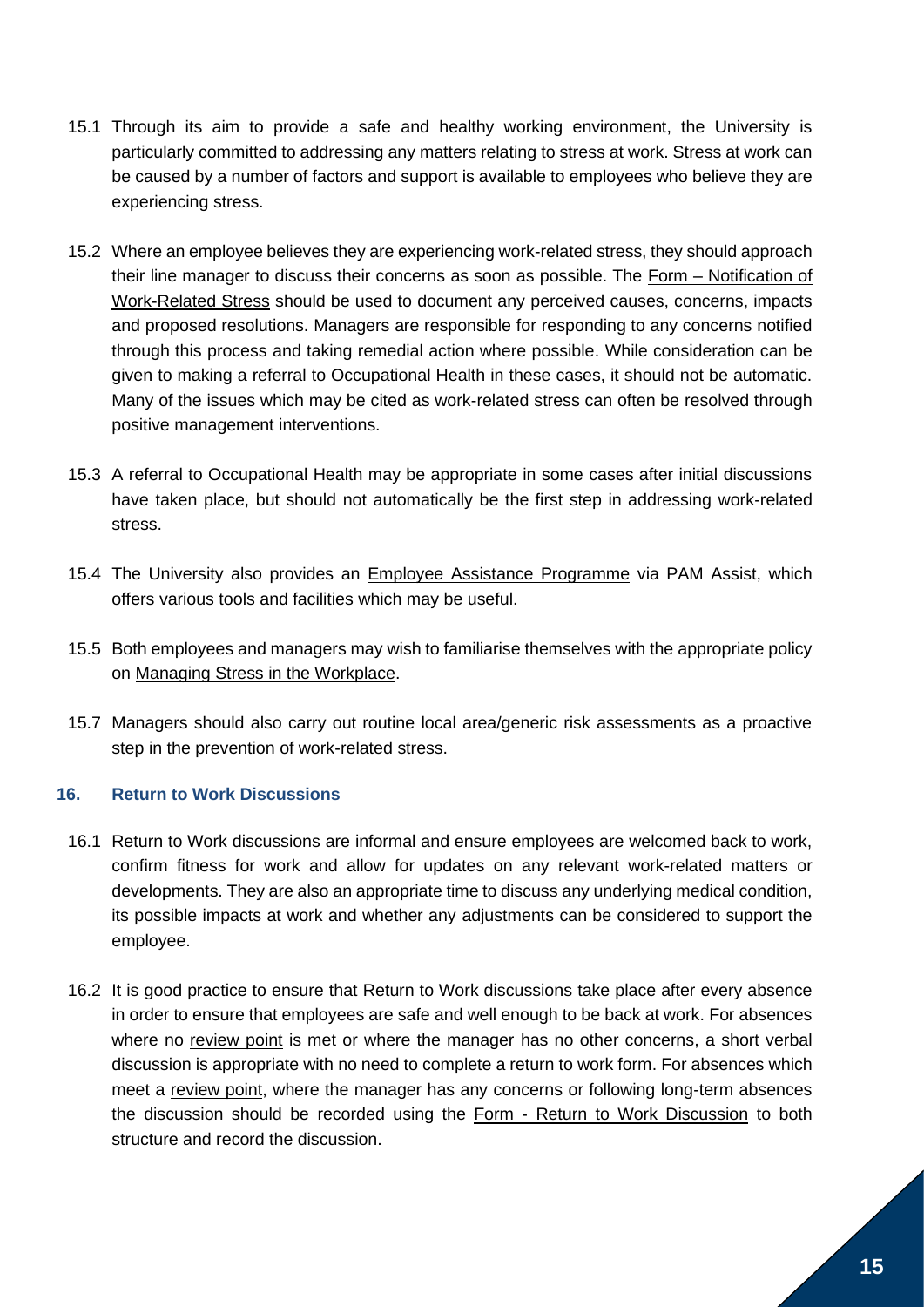- 16.3 Additional practical guidance can be found in Guidance [Carrying out a Return to Work](https://www.gla.ac.uk/myglasgow/humanresources/all/health/managingattendancepolicy/guidance-carryingoutareturntoworkdiscussion/)  [Meeting.](https://www.gla.ac.uk/myglasgow/humanresources/all/health/managingattendancepolicy/guidance-carryingoutareturntoworkdiscussion/)
- 16.4 In all cases, an employee's absence record on CoreHR should be updated on their return from an absence.

# <span id="page-15-0"></span>**17. Review Points**

- 17.1 The University has set review points which identify the normal point at which an individual's absence levels should be investigated, with a view to providing support and management to bring about an improvement.
- 17.2 The review points are any one (or combination) of the following:
	- 4 occasions of absence within the last 6 months
	- 6 occasions of absence within the last 12 months
	- 12 or more days sickness absence, accrued over more than 1 period of absence, within the last 12 months *(Pro-rated for part-time staff)*
	- Any other recurring, recognisable pattern (e.g. frequent absenteeism on a Monday)
- 17.3 An employee's absence history should be checked against the review points as part of their return to work discussion. Where a review point is met, the Attendance Improvement Process will normally be followed. Days which fall out with the previous 12 months should not be included when assessing whether or not a review point has been met.
- 17.4 Where review points are met through absences linked to an underlying medical condition, disability or pregnancy, HR advice must be sought on the application of the review points and the potential need to engage Occupational Health.

## <span id="page-15-1"></span>**18. Attendance Improvement Process**

- 18.1 Where it is identified at a return to work discussion that an employee has reached one or more of the above [review points,](https://www.gla.ac.uk/myglasgow/humanresources/all/health/managingattendancepolicy/managingattendancepolicy/#d.en.501115) the Attendance Improvement Process should normally take place in accordance with the process described below.
- 18.2 In some cases, managers may decide not to proceed to the Attendance Improvement Process if it is deemed that an employee's attendance is otherwise satisfactory. Where this is the case, the reason for not progressing to the Attendance Improvement Process should be documented in Section 4 of the Form - [Return to Work.](https://www.gla.ac.uk/media/Media_501154_smxx.docx) An example of this may be where an employee has tried with good intentions to return to work, but quickly has to report sick again for the same absence reason. In such a case it would be appropriate to link the two absences as one, not counting them separately for the purposes of establishing if a review point has been reached.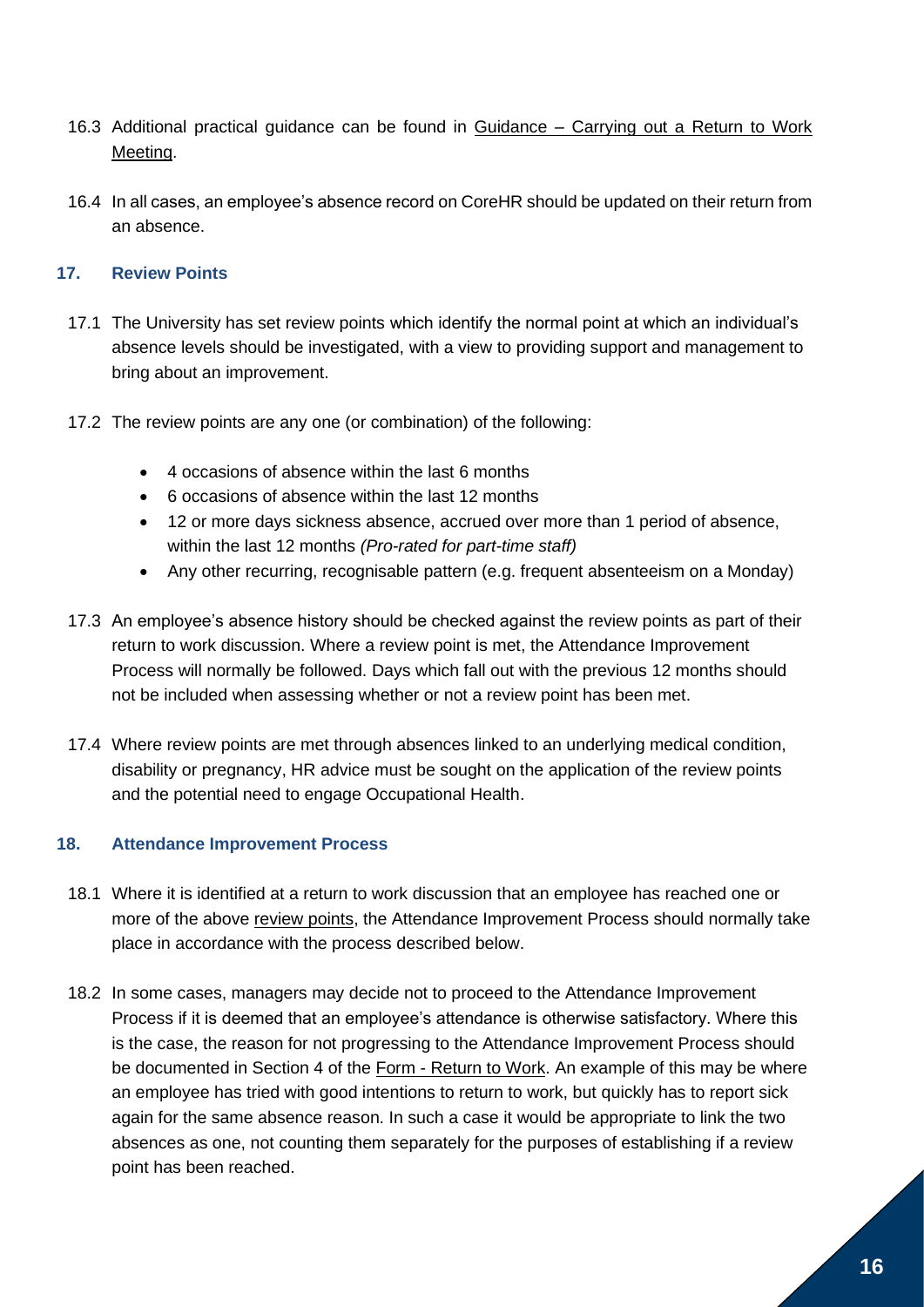- 18.3 In addition, consideration must be given at each stage to whether the unsatisfactory attendance is related to an underlying medical condition or disability. In such cases, advice should be sought from the appropriate [local HR Team.](https://www.gla.ac.uk/myglasgow/humanresources/contact/)
- 18.4 Each stage in the Attendance Improvement Process, with the exception of the [Informal](https://www.gla.ac.uk/myglasgow/humanresources/all/health/managingattendancepolicy/managingattendancepolicy/#d.en.501117)  [Stage,](https://www.gla.ac.uk/myglasgow/humanresources/all/health/managingattendancepolicy/managingattendancepolicy/#d.en.501117) involves a review to consider the facts of the case and determine an appropriate course of action. At each stage an Attendance Improvement Plan should also be in place to agree steps that the employee (and in some cases the manager) can take in order to improve and maintain attendance in the future and what support can be provided to assist them with this. Monitoring periods are included and where there is no improvement in attendance during a monitoring period, a further meeting (at the next stage) will typically be considered.
- 18.5 Employees are obliged to attend meetings under this process and may be accompanied by a Trade Union Representative or work colleague to formal meetings (Stages 1, 2 & Capability Hearing). Managers may seek support from HR at any stage to ensure proper application of the process.
- 18.6 Informal meetings and Formal Stages 1 and 2 will be carried out by the employee's immediate manager, with HR support if required. The Formal Capability Hearing can only be carried out by a more senior manager of Grade 7 and above. A representative from HR should be present at all formal meetings along with an assigned note-taker.
- 18.7 Hearing outcomes/decisions should be confirmed in writing within 10 days of the hearing.
- 18.8 An employee cannot appeal against an Attendance Improvement Plan (AIP) implemented at the informal stage of the process though the aim is always to reach mutual agreement on its content. If an employee wishes to appeal against the outcome of any of the formal hearings they must follow the process outlined in the [Appeals](https://www.gla.ac.uk/myglasgow/humanresources/all/health/managingattendancepolicy/managingattendancepolicy/#d.en.501124) section.
- 18.9 If an employee's attendance sufficiently improves during any monitoring period, any review periods will automatically lapse and their attendance should then be managed as normal. Confirmation should be given in writing that the monitoring period has ended.
- 18.10Where an employee is not already being managed under the Attendance Improvement Process, the process must always start at the Informal Stage.
- 18.1[1Local HR Teams](https://www.gla.ac.uk/myglasgow/humanresources/contact/) can support with advice and the provision of appropriate template letters at each stage of the process.

## <span id="page-16-0"></span>**19. Informal Stage**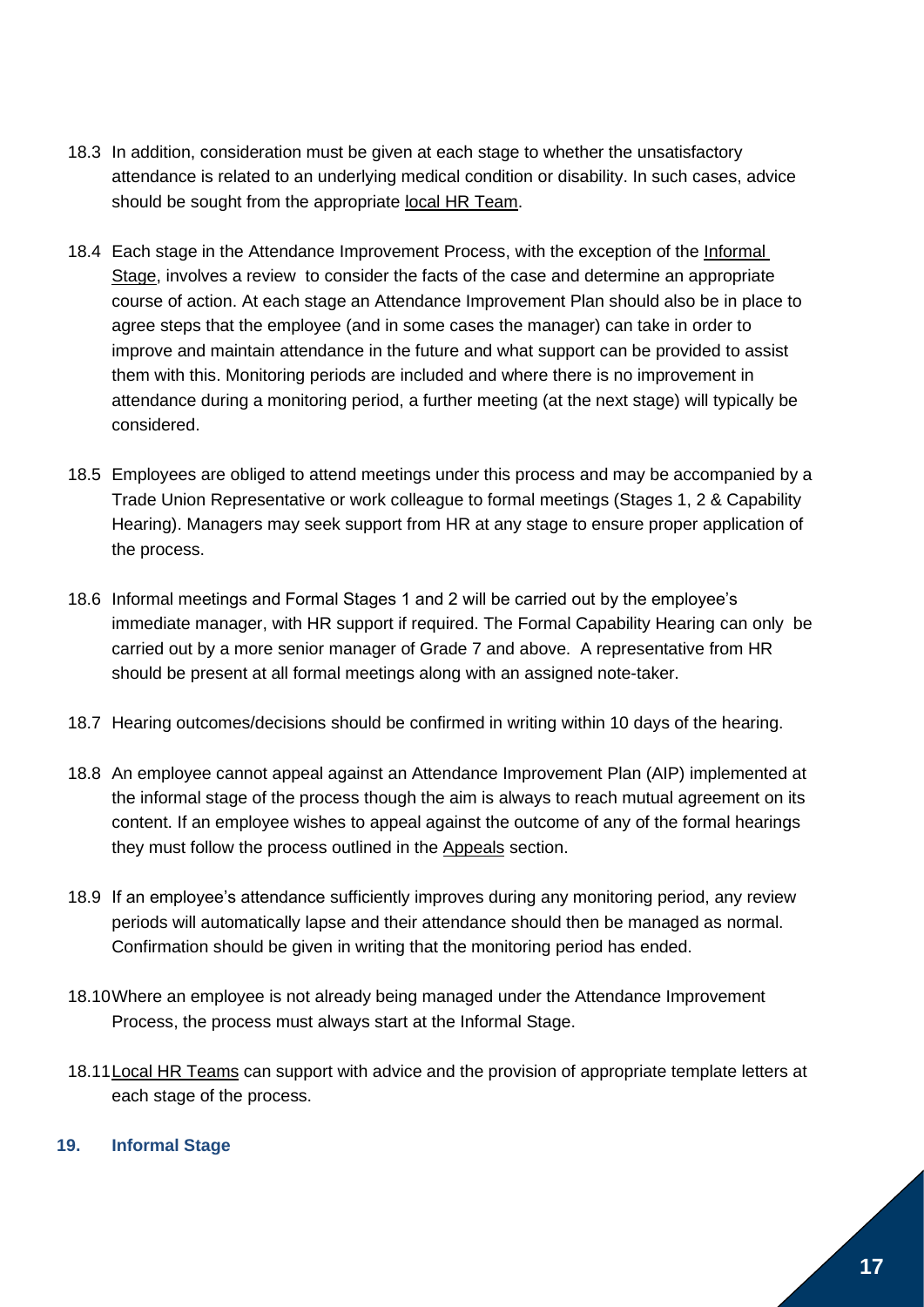- 19.1 This stage is intended to allow for informal discussion and management of an attendance matter before the formal stages are reached. It is expected that in the majority of cases, attendance will improve at this stage with no need to progress to the formal stages.
- 19.2 The process to be followed is outlined below:
	- Where it is identified (as part of the return to work discussion) that an employee's latest absence has reached one or more of the [review points,](https://www.gla.ac.uk/myglasgow/humanresources/all/health/managingattendancepolicy/managingattendancepolicy/#d.en.501115) the Informal Attendance Improvement Plan should typically be completed following the discussion, using the reverse of the Form - [Return to Work.](https://www.gla.ac.uk/media/Media_501154_smxx.docx)
	- The employee's attendance will normally be monitored for a period of 3 months at this stage. This informal monitoring period can be longer in exceptional cases, for example where it can be evidenced that there are some signs of improvement in attendance and it is felt that a longer monitoring period would be preferred over progression to the formal stages in order to confirm the improvement, or alternatively where there is an established pattern such as an employee's attendance repeatedly improving whilst being monitored only to worsen again soon after the expiry of the monitoring periods.
	- Where there is no significant or sustained health improvement which impacts on attendance levels (or where the review points continue to be met) during the informal monitoring period, the process should be escalated to the formal stages as per below, starting with a Formal Stage 1 Review.

## <span id="page-17-0"></span>**20. Formal Stages**

- 20.1 The formal stages consist of three separate reviews, separated by monitoring periods as outlined below. At the first and second reviews, a letter of concern may be issued. At the third review, dismissal is a potential outcome. Cases should progress through each stage in order as appropriate.
- 20.2 All formal reviews under this process should be held separately from the return to work discussion, using the templates available from [local HR Teams.](https://www.gla.ac.uk/myglasgow/humanresources/contact/)

# <span id="page-17-1"></span>**21. Formal Stage 1 Review**

- 21.1 Where there is no significant or sustained improvement in attendance levels or where the review points continue to be met during the informal monitoring period, the employee should be invited to a Formal Stage 1 Review. Employees must be given reasonable notice of the meeting of no less than 5 working days in any case.
- 21.2 The Stage 1 Review will determine whether or not the case warrants the issue of a letter of concern, however where there are mitigating circumstances an extension to the informal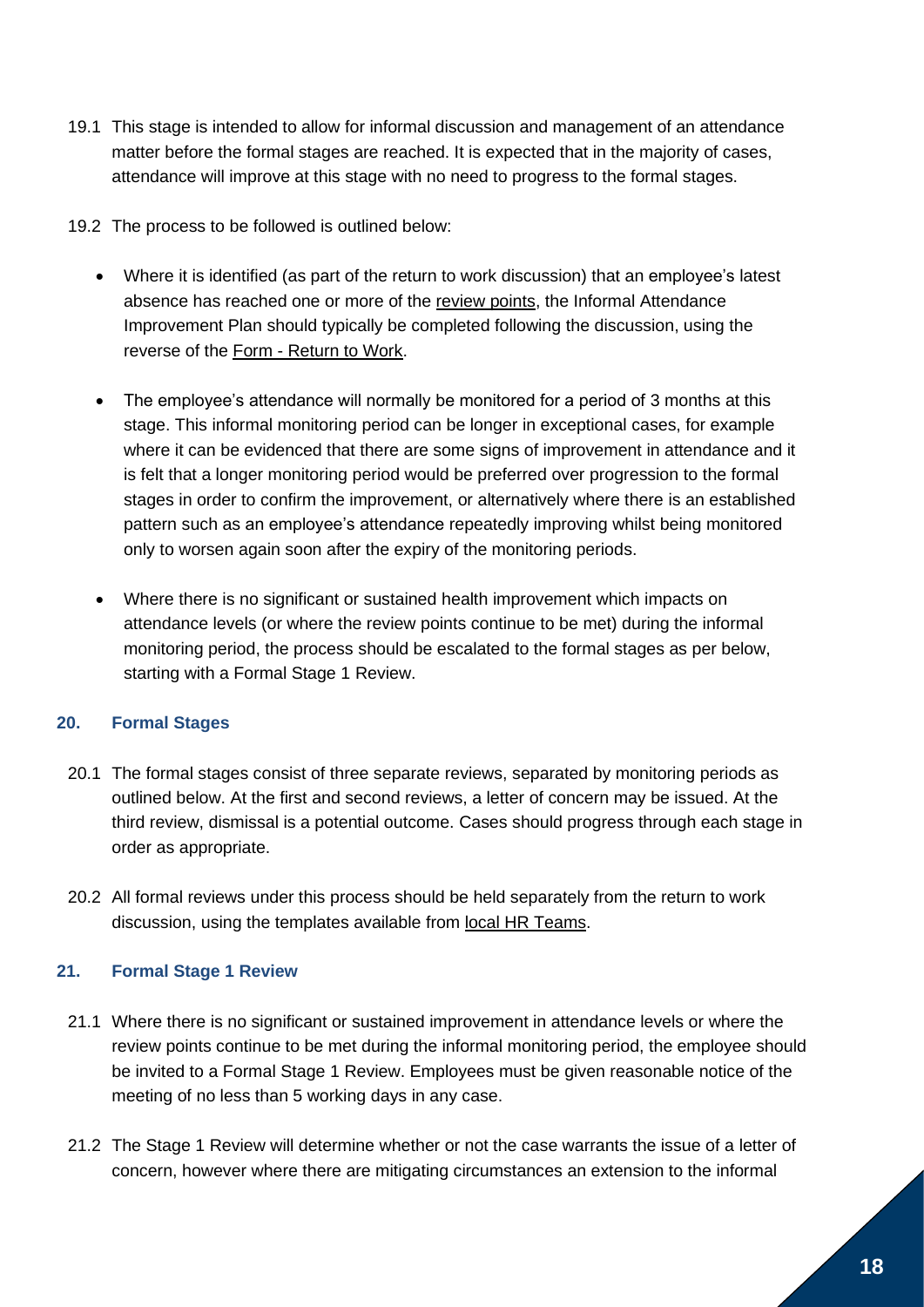monitoring period may be warranted. The Attendance Improvement Plan will be reviewed and updated during this process.

- 21.3 Where a letter of concern is issued, this will typically remain active and the employee's attendance monitored for a period of 6 months as this timeframe is more likely to allow time for the individual's health to improve and subsequently an improvement in attendance to be made.
- 21.4 Where an employee's attendance improves sufficiently during the monitoring period, confirmation should be given in writing to confirm that the monitoring period has ended.
- 21.5 Where this improvement does not occur, the matter should progress to a Stage 2 Review.
- 21.6 Advice and template letters are available from [local HR Teams.](https://www.gla.ac.uk/myglasgow/humanresources/contact/)

#### <span id="page-18-0"></span>**22. Formal Stage 2 Review**

- 22.1 Where there continues to be no significant or sustained improvement in attendance levels or where the review points continue to be met, during the Formal Stage 1 monitoring period, the employee should be invited to a Stage 2 Review. Employees must be given reasonable notice of the meeting, and no less than 5 working days in any case.
- 22.2 The Stage 2 Review will determine whether or not the case warrants the issue of a final letter of concern, however where there are mitigating circumstances an extension of the earlier letter of concern and subsequent Stage 1 monitoring period may be warranted. The Attendance Improvement Plan will be reviewed and updated during this process.
- 22.3 Where a final letter of concern is issued, this will typically remain active and the employee's attendance monitored for a period of 9 months in order to allow time for the required improvement to attendance to be made.
- 22.4 Where an employee's health and attendance improves sufficiently during the monitoring period, confirmation should be given in writing to confirm that the monitoring period has ended.
- 22.5 Where this improvement does not occur, the matter should progress to a Formal Capability Hearing.
- 22.6 Advice and template letters are available from [local HR Teams.](https://www.gla.ac.uk/myglasgow/humanresources/contact/)

## <span id="page-18-1"></span>**23. Formal Capability Hearing**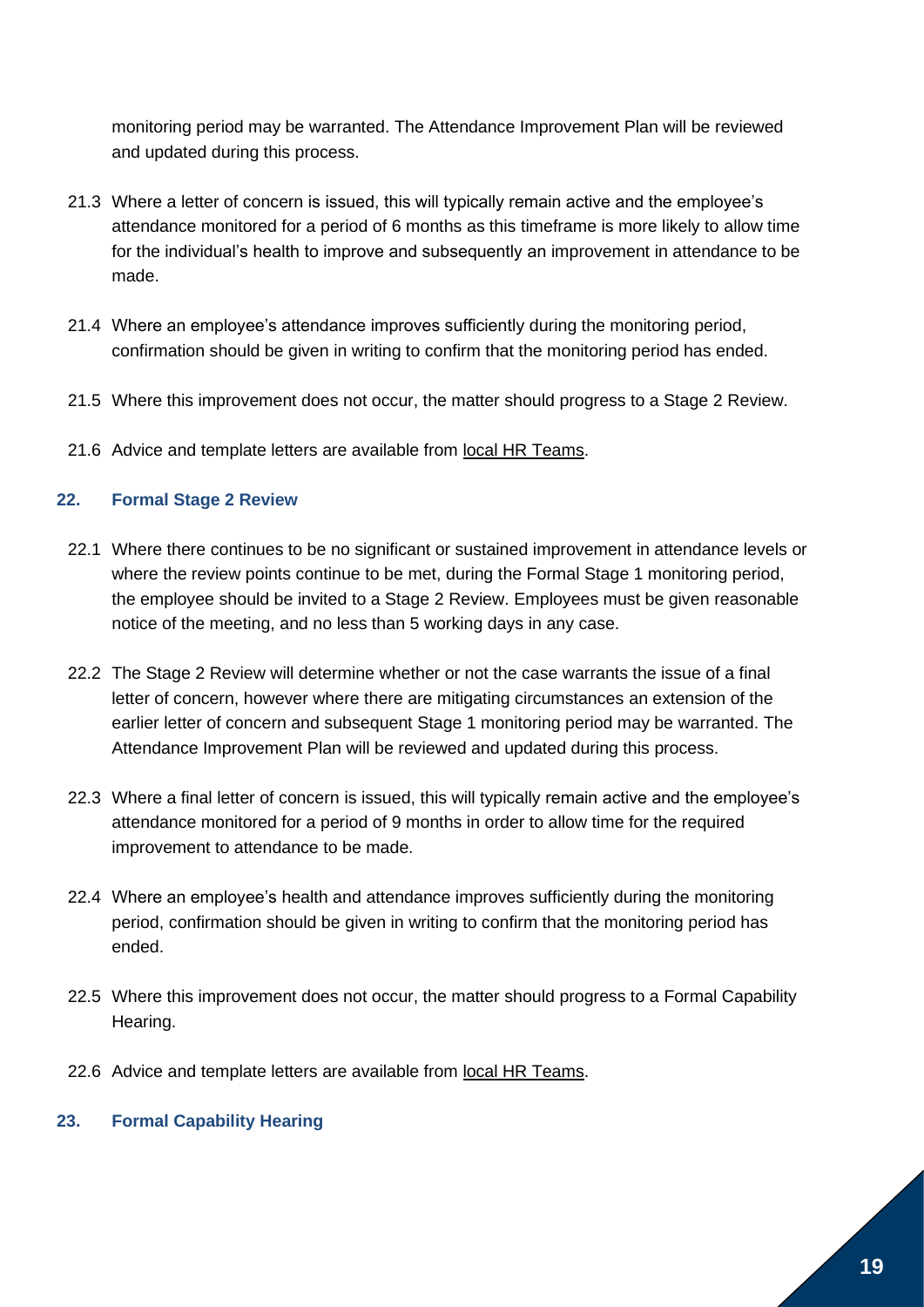- 23.1 Where there continues to be no significant or sustained improvement in attendance levels or where the review points continue to be met, during the Formal Stage 2 monitoring period, the employee should be invited to a Formal Capability Hearing. HR advice should be sought before progressing to this stage.
- 23.2 Employees must be given reasonable notice of the hearing, and no less than 5 days in any case.
- 23.3 The Formal Capability Hearing will review the full facts of the case and determine the appropriate action. Dismissal is a potential outcome at this stage and it is important that employees are fully aware of this. Where there are mitigating circumstances an extension of the final letter of concern and associated monitoring period may be warranted. Where this course of action is chosen, the Attendance Improvement Plan will be reviewed and updated accordingly.
- 23.4 Advice and template letters are available from [local HR Teams.](https://www.gla.ac.uk/myglasgow/humanresources/contact/)

## <span id="page-19-0"></span>**24. Capability Hearings**

- 24.1 The University aims to take all reasonable steps in order to support staff who are experiencing significant and/or ongoing medical conditions however in some cases it is accepted that the nature of an illness (or its effects) can lead to a position where an employee is unable to continue in their employment with the University. In some circumstances, it will also be the case that the University cannot sustain the employee's level of absence any longer due to the operational impact of an absence on service delivery/provision, colleagues, teams or finances.
- 24.2 In cases of long-term absence, this position will have been reached following a period of time (to allow for recovery/improvement) and having explored all options to support or facilitate a return to work (not necessarily to the substantive role) as outlined in [Managing](https://www.gla.ac.uk/myglasgow/humanresources/all/health/managingattendancepolicy/managingattendancepolicy/#d.en.501106)  [Long-Term/Ongoing Absence.](https://www.gla.ac.uk/myglasgow/humanresources/all/health/managingattendancepolicy/managingattendancepolicy/#d.en.501106)
- 24.3 In cases of short-term absence, this position will have been reached following a sustained period of frequent/intermittent absence resulting in an escalation through the identified [Attendance Improvement Process](https://www.gla.ac.uk/myglasgow/humanresources/all/health/managingattendancepolicy/managingattendancepolicy/#d.en.501116) without the required improvement in attendance.
- 24.4 Capability hearings during a long-term absence, or at the end of the [Attendance](https://www.gla.ac.uk/myglasgow/humanresources/all/health/managingattendancepolicy/managingattendancepolicy/#d.en.501116)  [Improvement Process,](https://www.gla.ac.uk/myglasgow/humanresources/all/health/managingattendancepolicy/managingattendancepolicy/#d.en.501116) are typically the final stage of an absence process and dismissal on the grounds of ill health/capability is a potential outcome. Through either the [Attendance](https://www.gla.ac.uk/myglasgow/humanresources/all/health/managingattendancepolicy/managingattendancepolicy/#d.en.501116)  [Improvement Process](https://www.gla.ac.uk/myglasgow/humanresources/all/health/managingattendancepolicy/managingattendancepolicy/#d.en.501116) or through long-term absence review meetings, employees should receive regular communication to ensure they fully understand the process and potential outcomes of a capability hearing. Managers considering progression to a capability hearing should always seek advice from their [local HR Team.](https://www.gla.ac.uk/myglasgow/humanresources/contact/)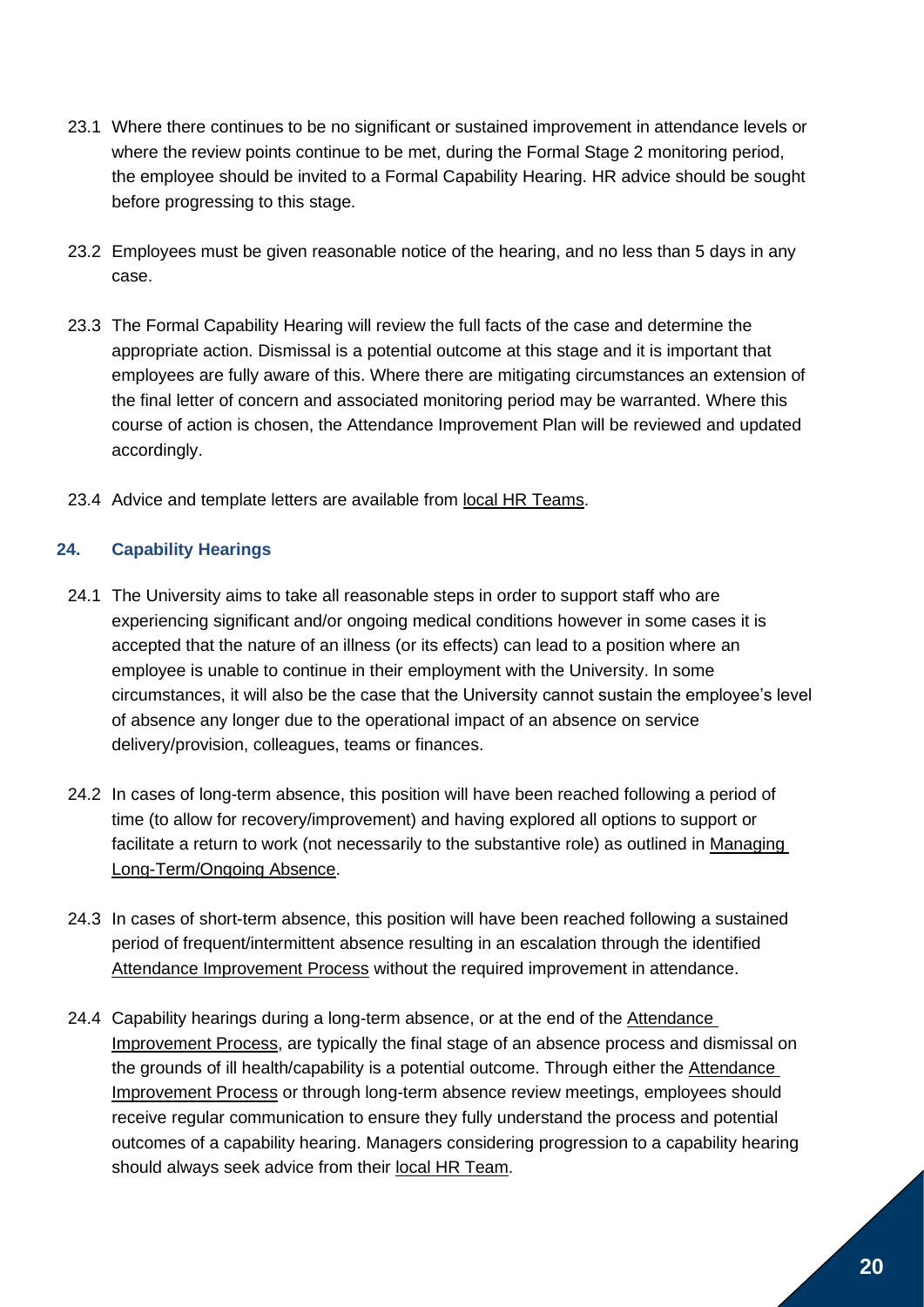- 24.5 Capability hearings must be carried out by a more senior manager to the manager involved in managing the absence case. The more senior manager can only be of grade 7 or above. A representative from HR should be present along with an assigned note-taker and the employee can be accompanied by a colleague or Trade Union Representative.
- 24.6 In all cases, when reaching a decision on whether or not to dismiss an employee on the grounds of capability/ill-health, managers should consider:
	- The employee's full attendance record
	- The level of consultation with the employee throughout the process
	- All medical advice received, particularly any recent medical or Occupational Health reports
	- The availability or effectiveness of all alternative resolution measures such as workplace adjustments, role adjustments, redeployment or ill-health retirement
	- The operational impact of the employee's absence
	- Any financial or cost implications
	- Any representations made by the employee or their representative
- 24.7 Hearing outcomes should be communicated at the hearing whenever possible, following a period of adjournment. In all cases, the decision should be confirmed in writing within 5 working of the hearing.

# <span id="page-20-0"></span>**25. Appeals**

## Lodging an Appeal

- 25.1 If an employee wishes to appeal the outcome of a decision made at any hearing held under the Managing Attendance Policy, they should submit an appeal in writing outlining their full grounds for appeal, to the appropriate College/University Services Head of Human Resources within 10 working days of receipt of the University's decision. Employees will be notified that their appeal has been received within 5 working days.
- 25.2 The appeal stage is not intended to be a rehearing of the original case. Hence the grounds for appeal should typically fall within one of the following:
	- Procedural error
	- The outcome and recommendations are unreasonable and significantly out of line with the issues considered
	- New information is now available which could not have reasonably been provided when the original outcome was communicated

Where the appeal relates to new evidence there should be a clear statement provided outlining the reason why this was not available for consideration at the previous stage.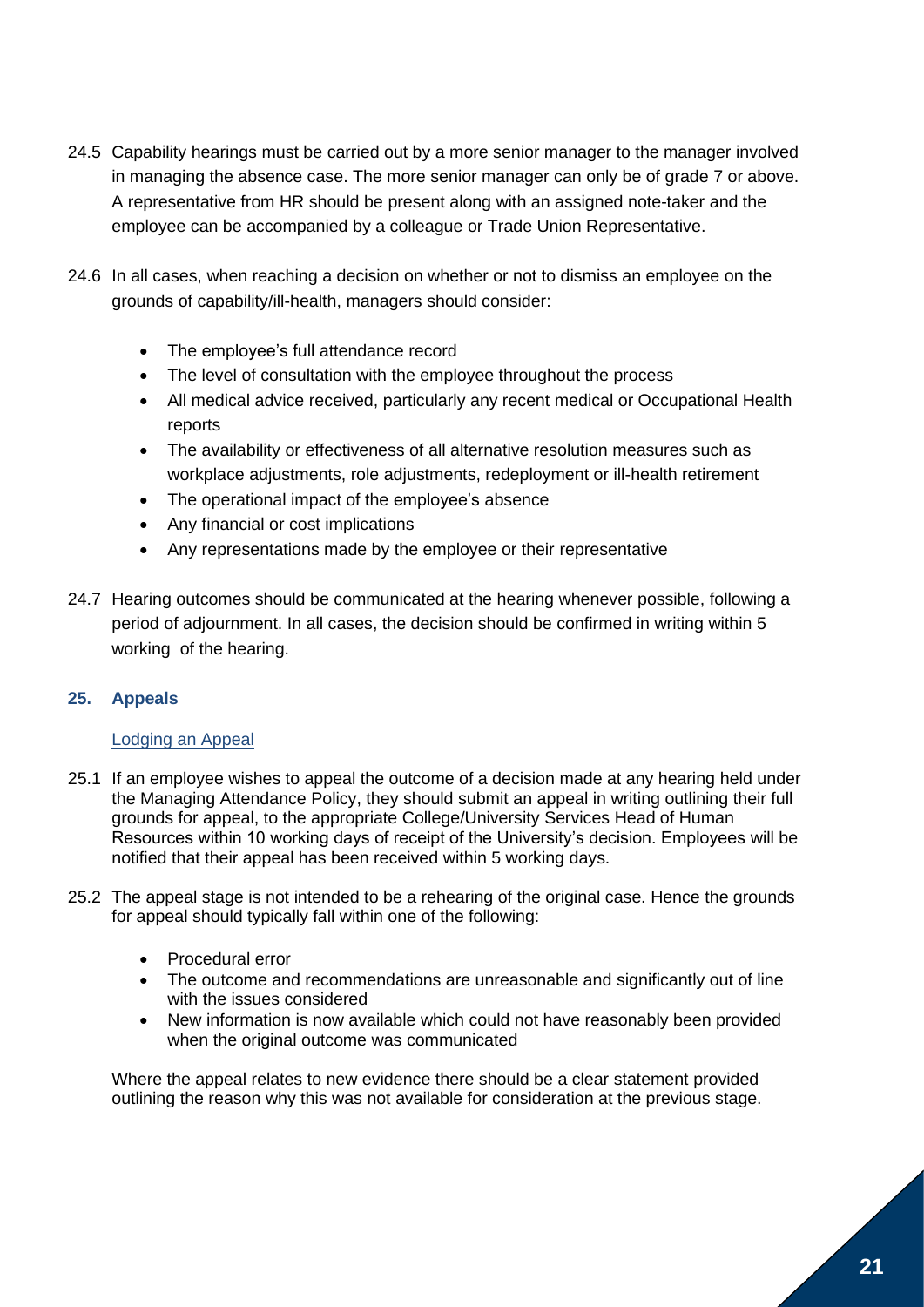#### The Appeal Meeting

- 25.3 The University will invite the employee in writing to attend an appeal hearing, normally within 10 working days of receipt of an appeal. The employee may be accompanied by a Trade Union representative or work colleague.
- 25.4 Appeals will be heard by an independent and normally more senior manager (the Appeal Manager) who will consider the case with an open mind. Appeals in relation to dismissals will be heard by a panel of 2, the chair being a senior member of University staff (of minimum Grade 7) and the other being an appropriately trained member of staff\*.

*\*For staff engaged in teaching, the provision of learning or research the trained member of staff will be a senior member of academic staff drawn from a grouping proposed jointly by University Management and the recognised Trade Union(s) and approved by Court.* 

- 25.5 If the employee or their Trade Union representative is unable to attend the appeal meeting, steps will be taken to rearrange this as soon as possible. However, if the employee is persistently unable or unwilling to attend a meeting, the Appeal Manager may review the available materials and reach an outcome based on the information available to them. A decision to proceed in this way will be communicated in writing to the employee in advance.
- 25.6 Appropriate training/guidance will be provided to Appeal Managers and members of Appeal Panels by Human Resources. Further information and guidance on the appeal process is available from the appropriate College/University Services HR team.

#### The Appeal Outcome

- 25.7 Once the Appeal Manager has considered all the points raised they will normally provide a response, in writing, within 15 working days.
- 25.8 The decision of the Appeal Manager is final and there is no further right of Appeal.

#### <span id="page-21-0"></span>**26. Abuse of the Policy**

26.1 The University does not expect absent employees to deliberately engage in any activity, including second employment, which is inconsistent with clinical advice on their condition or which might delay recovery. Where there is evidence of this, or any other deliberate abuse or manipulation of the managing attendance policy or sickness pay entitlements, the matter may be referred for consideration under the University's disciplinary procedure.

#### <span id="page-21-1"></span>**27. Review**

- 27.1 This non-contractual policy was developed in full consultation with the campus Trade Unions.
- 27.2 The policy will be reviewed periodically by the University and may be amended at any time following appropriate consultation.